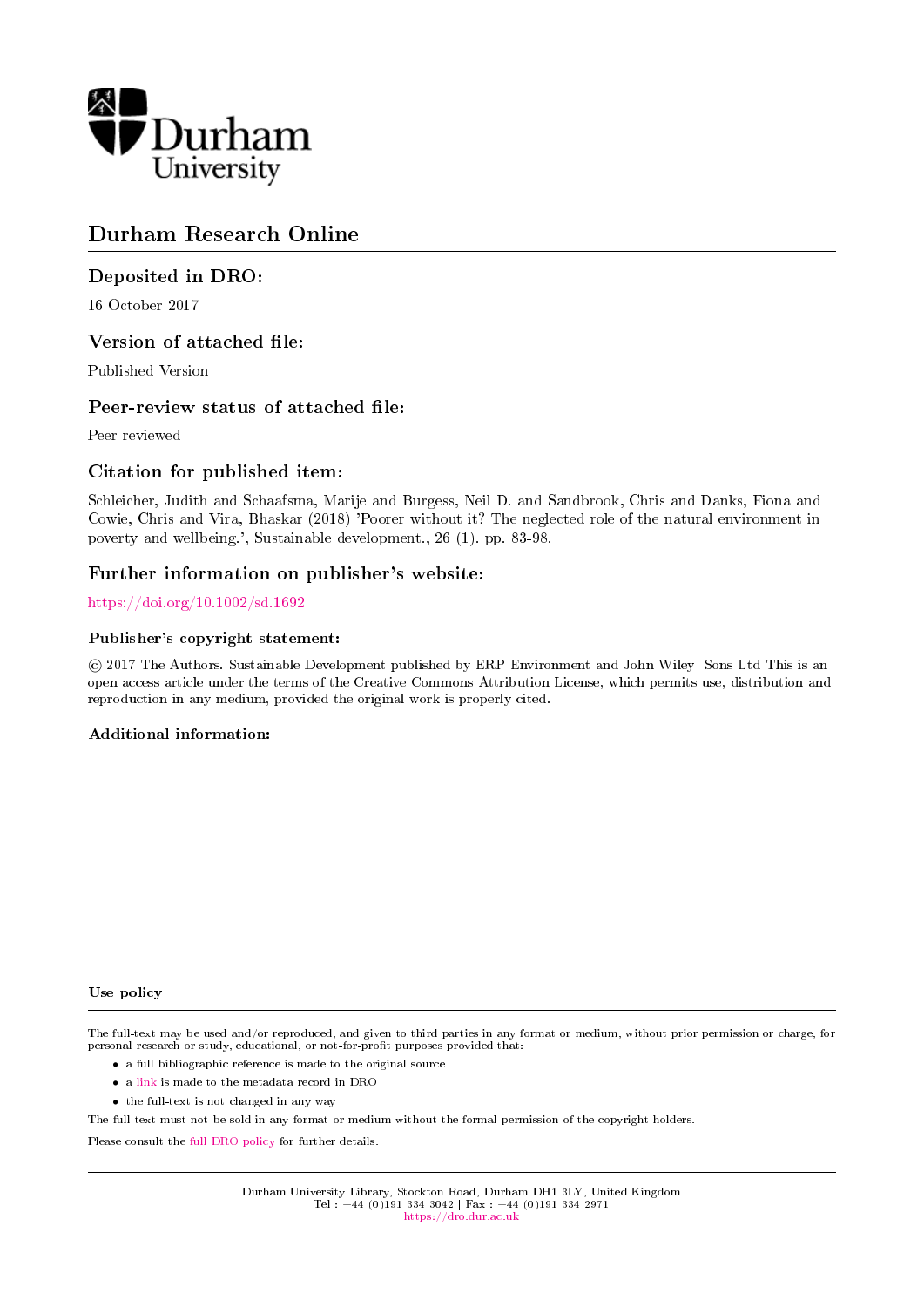# Poorer without It? The Neglected Role of the Natural Environment in Poverty and Wellbeing

Judith Schleicher,<sup>1,2\*</sup> Marije Schaafsma,<sup>3</sup> Neil D. Burgess,<sup>1</sup> Chris Sandbrook,<sup>1,2</sup> Fiona Danks,<sup>1</sup> Chris Cowie<sup>4</sup> and Bhaskar Vira<sup>2</sup>

 $1$ UN Environment World Conservation Monitoring Centre, Cambridge, UK

 $^2$ Department of Geography, University of Cambridge, Cambridge, UK

 $^3$ Geography and Environment, University of Southampton, Southampton, UK

4 Department of Philosophy, University of Cambridge, Cambridge, UK

### ABSTRACT

The relationship between sustainable development's prime goal, human wellbeing, and the natural environment has been narrowly conceived. This paper focuses on the possibility and the implications of treating the natural environment as a 'constituent', or internal element, of the concepts of wellbeing and poverty, as opposed to a 'determinant', or instrumental, external factor. Our review of philosophical accounts and conceptual frameworks of wellbeing and poverty suggests that treating the environment as a constituent element is philosophically sound, conceptually robust and empirically grounded. We argue that failing to consider these missing environmental aspects can result in an incomplete capturing of the multiple dimensions of wellbeing and poverty, and their underlying drivers. This broader framing of the environment– wellbeing relationship has the potential to inform a new generation of individual level wellbeing and poverty indicators, creating measures of multidimensional poverty that reflect the broadened scope ambitiously articulated in the Sustainable Development Goals. Copyright © 2017 The Authors. Sustainable Development published by ERP Environment and John Wiley & Sons Ltd

Received 13 February 2017; revised 20 April 2017; accepted 5 May 2017

Keywords: sustainable development; natural environment; multidimensional poverty; human wellbeing; ecosystem services; nature

#### Introduction

T HE PURSUIT OF HUMAN WELLBEING IS ONE OF THE PRIMARY GOALS FOR SOCIETY AND SUSTAINABLE DEVELOPMENT (HELNE AND Hirvilammi, 2015). Consequently, wellbeing is a main focus of public policies and interventions that are high on the international development agenda, as articulated through the adoption of the Sustainable Development Goals (SDGs) in September 2015. The SDGs, which represent more comprehensive

\*Correspondence to: Judith Schleicher, Department of Geography, University of Cambridge, Cambridge, UK. E-mail: judith.schleicher@geog.cam.ac.uk

This is an open access article under the terms of the [Creative Commons Attribution](http://creativecommons.org/licenses/by/4.0/) License, which permits use, distribution and reproduction in any medium, provided the original work is properly cited.

Copyright © 2017 The Authors. Sustainable Development published by ERP Environment and John Wiley & Sons Ltd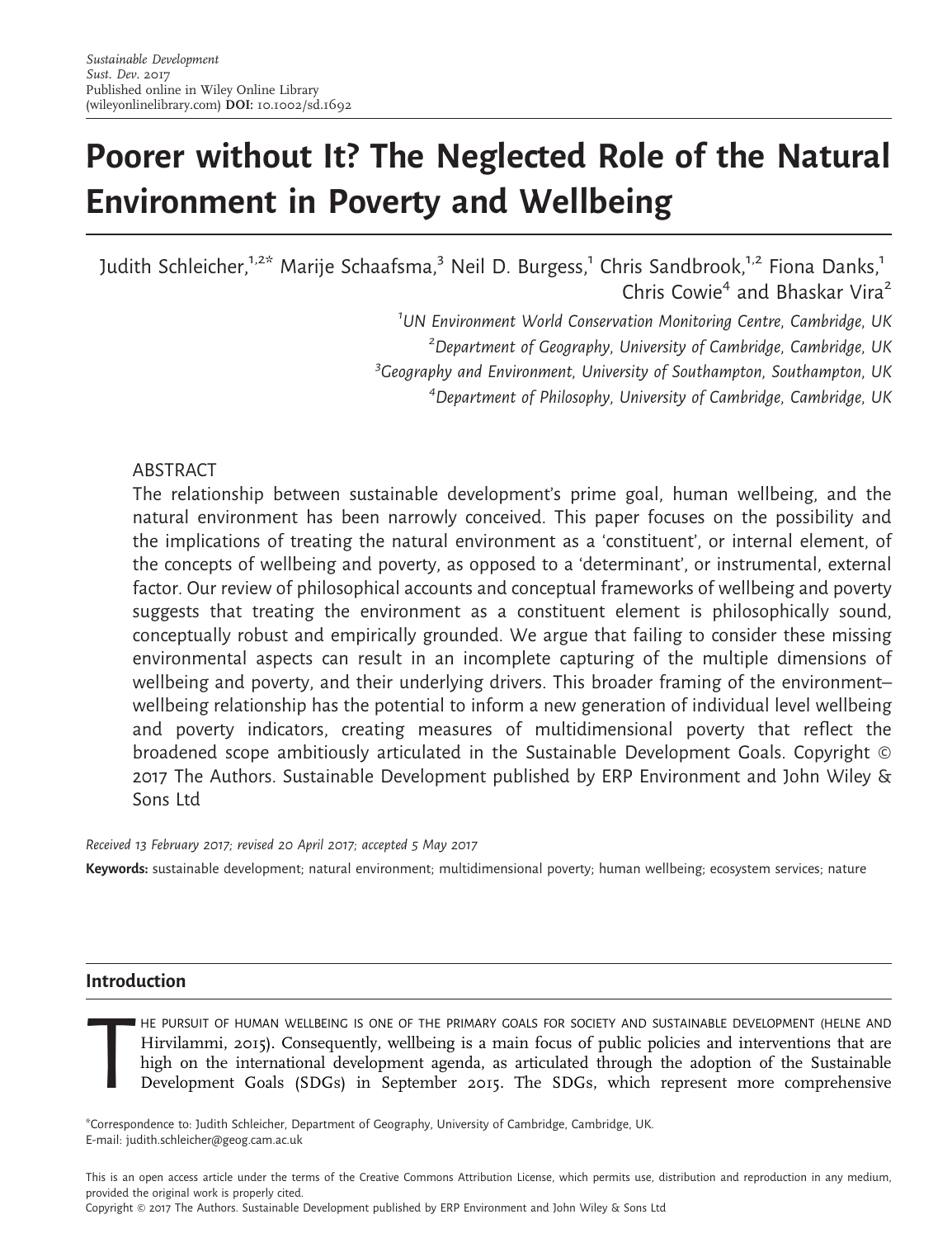ambitions than the Millennium Development Goals, arguably promote better integration of the environmental, economic and social pillars of sustainable development (Le Blanc, 2015). As such, the first SDG aims to eradicate poverty in all its forms and explicitly mentions the need to provide equal access to, and control over, natural resources to all, and to reduce the exposure of the poor to climatic and environmental hazards. This goal highlights the growing recognition that a holistic understanding of poverty, in all its dimensions, requires an appreciation of the importance of nature and ecosystem services (ES). There has been a parallel emphasis within the environmental policy community on understanding the multifaceted links between people's livelihoods and the natural environment (Mebratu, 1998; WCED, 1987), more recently often expressed in the form of ES (Díaz et al., 2015a; MA, 2005; TEEB, 2010).

In recent years, the importance and complexity of the links between the natural environment and human wellbeing have been increasingly stressed in the development, environment and sustainability literatures (Daw et al., 2016; Helne and Hirvilammi, 2015; Hopwood et al., 2005; Mace, 2014). However, the percolation of these ideas into international development policy circles and the incorporation of environmental aspects into mainstream poverty alleviation strategies have been more limited for various reasons (Bojö et al., 2004; Nunan et al., 2012; Vira, 2015). This has implications for the development of effective policies and interventions for society and the environment. Failing to consider environmental aspects of, and links with, human wellbeing and poverty may have led to an incomplete capturing of wellbeing and poverty, and their underlying drivers and mechanisms. Consequently, the identification of the poor, and an understanding of what makes them poor, risks being incomplete, thereby posing a challenge to addressing poverty adequately in development and poverty alleviation strategies. Furthermore, in some instances, mainstream development projects put forward in the name of poverty alleviation and development may result in environmental degradation, and have negative impacts on poverty (e.g. Shrivastava and Kothari, 2012). The trade-offs involved, and potential for synergies, in meeting development and conservation goals have been extensively debated in the literature (e.g. Adams et al., 2004). Damage to natural ecosystems from development projects can undermine people's livelihood bases, cultural identity and sense of belonging, and can thereby exacerbate human deprivations (Anguelovski and Martinez Alier, 2014). Recent work has reiterated the need for interdisciplinary approaches and better integration of the insights gained from environmental, sustainability and poverty literatures to further understand the synergies and trade-offs between these agendas (Agarwala et al., 2014; Milner-Gulland et al., 2014; Helne and Hirvilammi, 2015) and to develop better-informed development policies.

At least three main issues may have hindered this integration. First, the natural environment, human wellbeing and poverty are understood and referred to in many different ways, without a consensus on how to define these concepts<sup>1</sup> (Milner-Gulland *et al.*, 2014; Ruggeri-Laderchi *et al.*, 2003). This is in part because these concepts are experienced and conceived in diverse ways by different people (e.g. Misturelli and Heffernan, 2011). In addition, the concepts themselves and the approaches for measuring them are evolving. While initially unidimensional (monetary) approaches dominated poverty indicators (Ruggeri-Laderchi et al., 2003), wellbeing and poverty are now widely conceived as multidimensional (Alkire, 2007). Second, the main framing of the environment–wellbeing relationship in the global North has evolved, from an initial focus on environmental protection and biodiversity conservation as independent goals from the pursuit of human wellbeing and poverty alleviation, to seeing the environment as an input to wellbeing (MA, 2005; Mace, 2014). Third, the empirical relationships between the environment and wellbeing are not yet well understood. Discussions continue over the precise pathways through which ecosystem functions and different components of biodiversity affect human wellbeing. Indeed, synergies, trade-offs and independent relationships have been found between types of ES and different aspects of wellbeing (Bennett et al., 2015; Howe et al., 2014; Suich et al., 2015).

Behind these empirical assessments lie conceptual differences in how human wellbeing and the natural environment are seen to relate to one another. To advance our understanding of the environment–wellbeing

<sup>&</sup>lt;sup>1</sup>Without going into the definitional subtleties entailed in these different terms, here we refer to (1) human wellbeing as a multidimensional concept that aims to capture diverse ideas about what a good life is, (2) poverty as multidimensional deprivations or disadvantages that prevent people from attaining a certain level of wellbeing and (3) the natural environment as a multidimensional concept of the non-human physical environment, landscapes and ecosystems, including the living and non-living components; we exclude the human-built environment from this definition, but include humanmodified and non-human-modified systems, as well as both inhabited and uninhabited places. We further recognize that physical and sociocultural environments intersect, and these intersections vary across philosophies and cultures (Dunlap and Catton, 1983).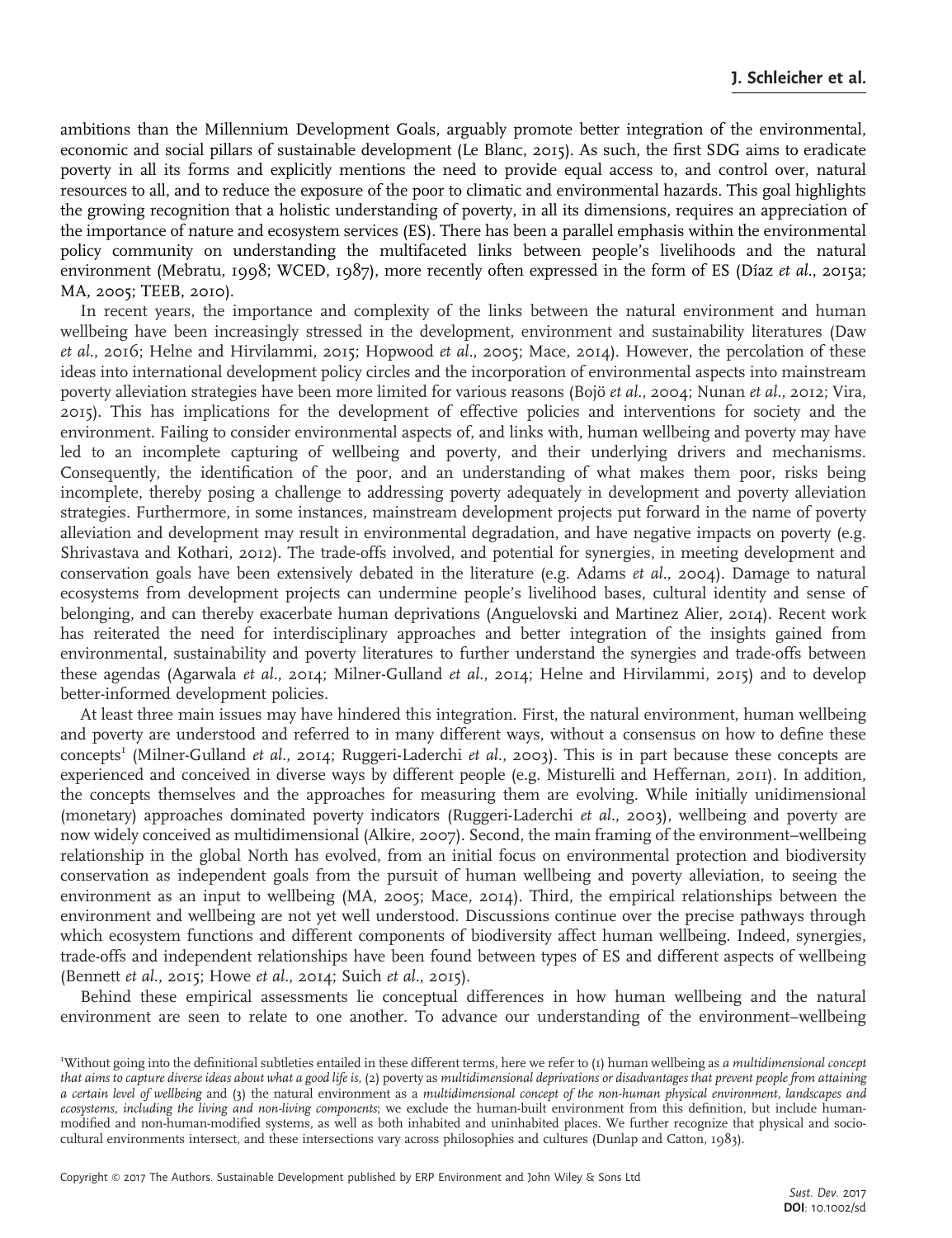relationship, here we draw attention to the distinction between accounts that treat the natural environment as a 'determinant' of human wellbeing and poverty, and those that treat the environment as a 'constituent' element of these concepts (Dasgupta, 2001). Much of the ES literature has treated ES and the natural environment as a determinant, instrumental factor or external driver, which can influence human wellbeing in both positive and negative ways (MA, 2005; TEEB, 2010). However, alternative wellbeing accounts may conceive of the natural environment as being a 'constituent' aspect of the concept of human wellbeing itself (Dasgupta, 2001). In these accounts, the natural environment is understood as internal to, or part of, how human wellbeing and poverty are defined. This can be as a sub-component or as a stand-alone component or dimension that is a constituent of the concepts of wellbeing and poverty (Smith et al., 2013; Stiglitz et al., 2009; Summers et al., 2012).

In this paper, we focus on the choice and implications of treating the natural environment as a 'constituent' and/or a 'determinant' of wellbeing and poverty. This conceptual distinction has not been addressed in existing reviews of frameworks that link the natural environment and wellbeing or poverty (Agarwala et al., 2014; Fisher et al., 2013; King et al., 2014). More specifically, we aim to address the question of whether there is a philosophical and conceptual basis for treating the natural environment as a constituent of wellbeing and poverty. This leads to important questions about how wellbeing and poverty accounts should treat the natural environment, what the conceptual basis for such a treatment might be and what, specifically, such an extended wellbeing account would include. Following Dolan and Metcalfe (2012), we suggest that such a wellbeing account should be theoretically rigorous (grounded in philosophical theories), policy relevant (socially and politically acceptable and understood) and empirically robust (practically measurable). In the subsequent sections of this paper, we will therefore in turn (1) discuss philosophical, political and practical considerations influencing the choice over whether to treat the natural environment as a constituent or determinant of wellbeing and poverty, (2) review key existing conceptual frameworks of wellbeing and poverty, and how they incorporate the environment, and (3) discuss the practical implications of this expanded understanding of the relationship between the natural environment and wellbeing for policy and future research.

#### Wellbeing Accounts and Conceptual Frameworks

Whether the natural environment is considered to be a determinant or a constituent element of the concepts of wellbeing and poverty is dependent on individual and societal values, beliefs, attitudes and worldviews. Large bodies of literature have gone into discussing these relationships, providing perspectives from psychology, political science, environmental philosophy, ethics and anthropology, among others (e.g. Callicott, 1984; Langton, 2007; O'Neil, 1992). In this section we will highlight some key aspects in this discussion. We will first consider the treatment of the natural environment in contemporary philosophical theories. Second, we will draw on a number of alternative philosophical approaches and worldviews, which address the role of the environment beyond its determinant contribution to wellbeing. Third, we will discuss political and practical issues associated with the implementation of these conceptual ideas, emphasizing the need to be conscious of power dynamics and political economy considerations in the choice of wellbeing indices and measures.

#### Contemporary Philosophical Accounts of Wellbeing and the Natural Environment

The philosophical account of wellbeing that underpins one's values, beliefs and worldview has important implications for the role of the natural environment in human wellbeing, and is therefore worth exploring further. In contemporary analytical philosophy, a person's wellbeing is most commonly understood as what is good for that person (Crisp, 2015) and it is one of the fundamental topics in moral philosophy. The three main broad philosophical theories of human wellbeing, initially highlighted by Parfit (1984), are particularly relevant in this respect. This 'tripartite' division includes (1) hedonism, (2) desire fulfilment or satisfaction and (3) objective list theories.

To understand the positioning of the environment in these theories, we first briefly summarize their key principles. Hedonism conceives of wellbeing in terms of the balance of an individual's pleasures and pains. Therefore, hedonistic theories contend that one's life goes well to the extent that one experiences a surplus of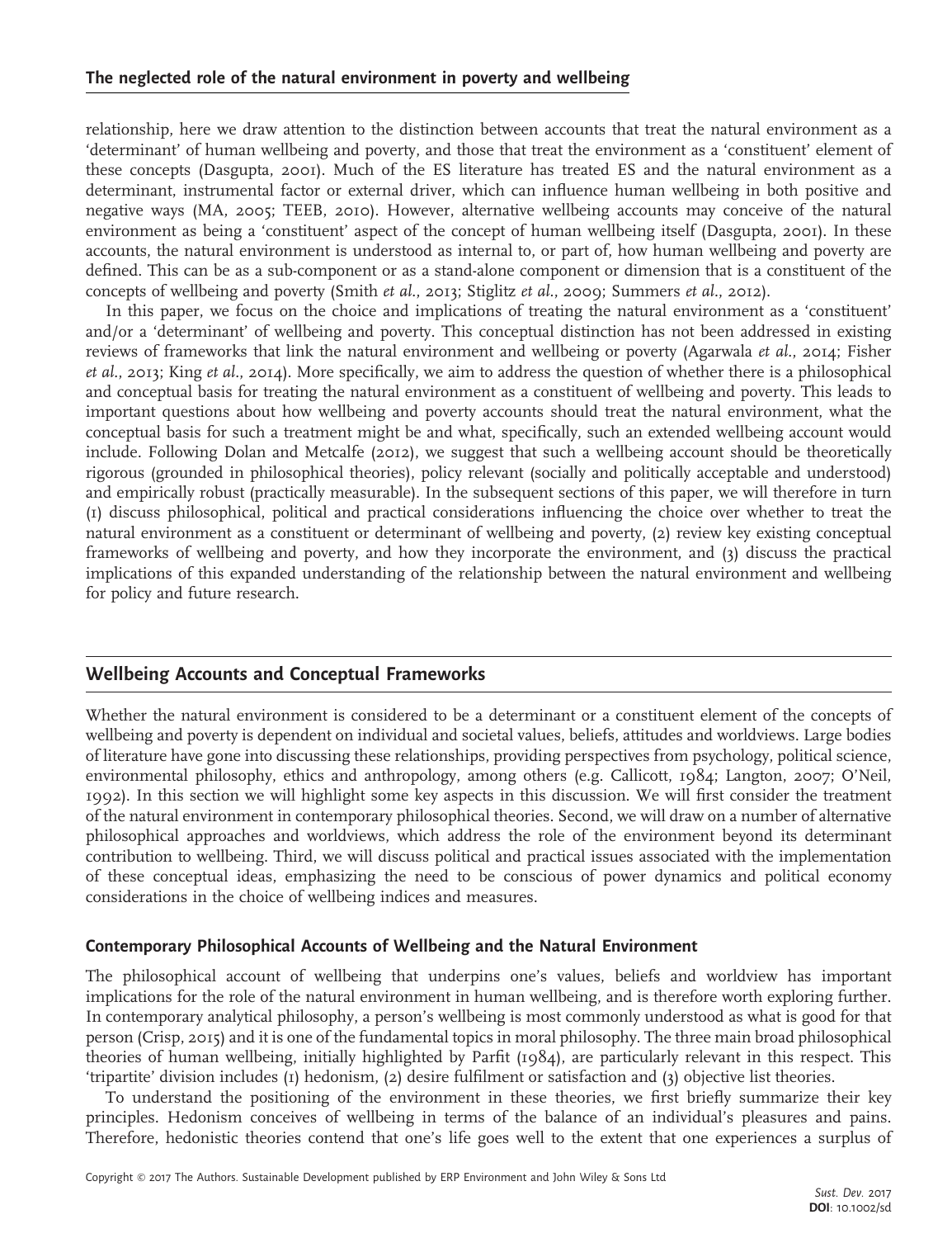pleasure over pain. What constitutes pleasure and pain is up to the individual, be it contentment or joy, and is often thought of as sensations characterized by their intensity and duration (Bentham, 1789).

For desire satisfaction theories, which are widely adopted in mainstream development studies (Dolan et al., 2006), a person's wellbeing depends on the satisfaction of one's desires, preferences or wants (Griffin, 1986; see Schulz, 2015, for a discussion of the distinction between these), rather than on experiencing net pleasure. Consequently, from this point of view wellbeing is a matter of attaining one's desires, with the detailed content of the desire(s) being determined by the possessor.

According to 'objective lists' theories (e.g. Nussbaum, 1992; Sen, 1985), wellbeing consists in obtaining a set of 'objective' goods, which in combination constitute wellbeing. These theories therefore contend that a list of certain goods can be defined that are widely regarded as good for people and are worthwhile pursuits, such as good health, education, friendships and material comforts. A person's wellbeing depends on meeting certain items on the list, independent of what the person thinks or feels about them – in contrast to hedonistic and desire satisfaction accounts, which are based on personal experience or preferences.

The tripartite division has important implications for whether the natural environment can be considered as a constituent or a determinant of wellbeing. Although maximizing net pleasure and meeting one's desires may be contingent on, and influenced by, other factors, such as good health and the quality of the surrounding natural environment, these influencing factors remain external to the core account of wellbeing in hedonistic and desire satisfaction theories. For objective list theories, however, the natural environment can be listed as an objective good that is a constituent element and helps define the concept of wellbeing in these philosophical accounts. The environment therefore plays a determinant role in hedonistic and desire satisfaction perspectives, while for objective lists theories it can be conceived as both a constituent and determinant of wellbeing.

#### Alternative Approaches to a Determinant Role of the Environment

Besides the mainstream contemporary philosophical theories, there are alternative views to a purely determinant role for the natural environment in relation to wellbeing. One possible avenue emerges from adopting a virtueethical tradition within moral philosophy. Hill, for instance, argues that 'a person's attitude toward nature may be importantly connected with virtues or human excellences' (1983, p. 221). This opens up the possibility that an appropriate attitude toward the natural environment may be constitutive of the good life. Indeed, Hill seems to take this possibility seriously when he writes that 'a proper valuing of natural environments is essential to a broader human virtue that we might call "appreciation of the good"' (2006, p. 331).

Furthermore, the environmental ethics literature has long debated the instrumental and intrinsic (or final) values of nature. Theories that value nature only for its instrumental value and contribution to human wellbeing tend to have a different view of the relationship between people and the environment than those that also acknowledge the intrinsic value of nature: the standpoint that nature has value in itself, even without people (Craig et al., 1993; Hedlund-de Witt, 2012; Trainor, 2006). Instrumental values are more often associated with anthropocentric worldviews, whilst intrinsic values tend to be associated with more holistic perspectives, such as biocentric (putting living individuals central) and ecocentric (putting ecosystems central, including non-living components; e.g. deep ecology) worldviews. These worldviews in turn influence how wellbeing is understood (Hedlund-de Witt et al., 2014) and what societal changes are perceived necessary (Hopwood et al., 2005).

In anthropocentric approaches (particularly those with a more individualistic ethic), relationships between humans, the environment and/or other beings are assessed according to their impact on individuals (Deneulin, 2014). Alternative anthropocentric approaches recognize that interpersonal relationships are constitutive of human life, and focus more on the social context that inextricably links people, and on collective aspects of wellbeing (e.g. Cloutier and Pfeiffer, 2015). Others have extended this thinking to emphasize the importance of relationships with the natural environment (Deneulin, 2014), including recognizing the interconnectedness between wellbeing and healthy ecosystems (Helne and Hirvilammi, 2015). Chan et al. (2016) consider the relationship between people and nature to give rise to another category of the value of nature, namely relational values. The sense of relational embeddedness in the environment captures something that is fundamentally constitutive of the human condition (Larson et al., 2013).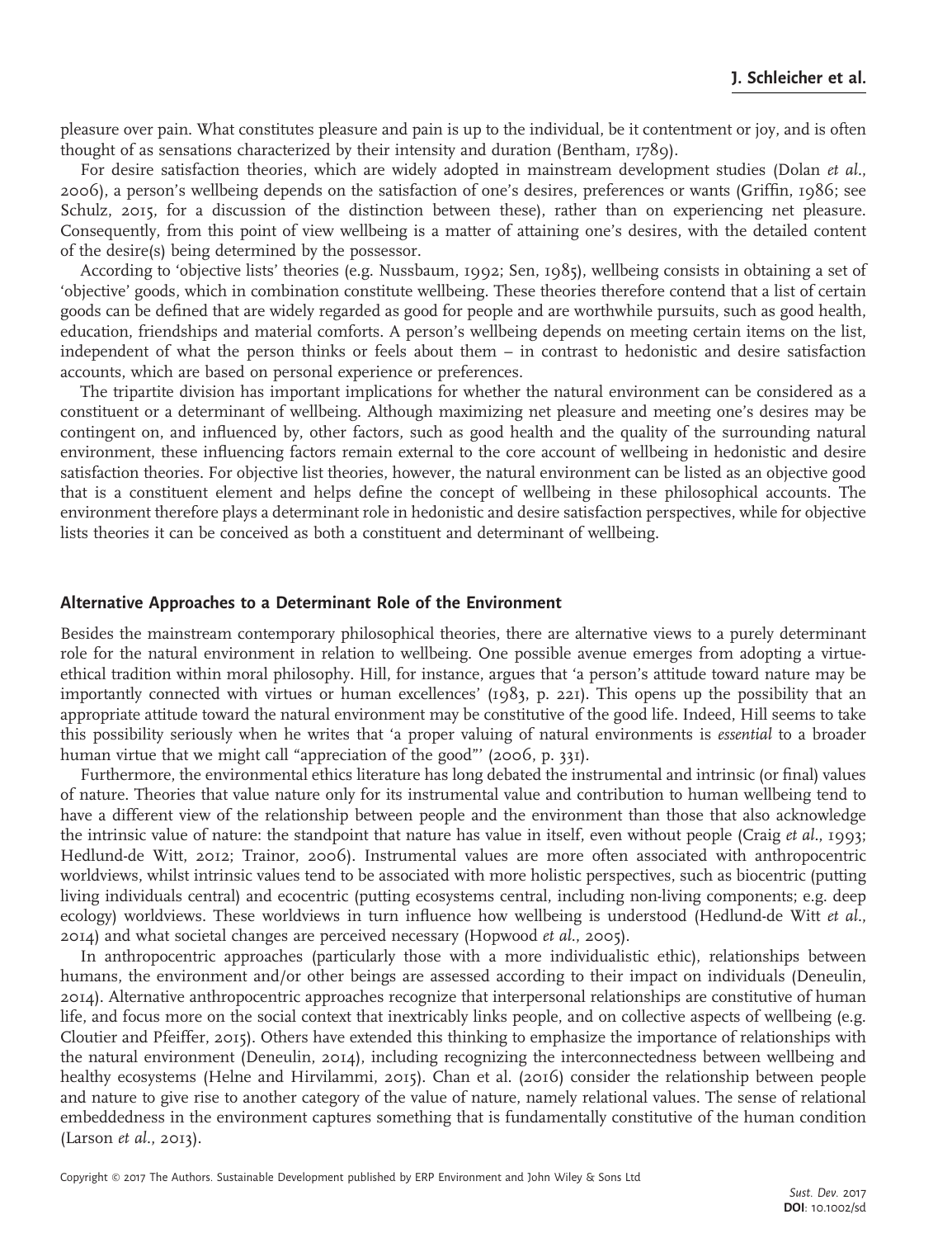Similarly, some worldviews adopt more holistic approaches to understanding and characterizing relationships between humans, and between humans and the environment. The Southern African concept of Ubuntu, for example, refers to humanness or humanity towards others, and hence has a more explicit emphasis on relational values, collective wellbeing and the connectedness between human beings (Le Grange, 2012). While most contemporary anthropocentric discussions of wellbeing are based on a distinct self, Buddhist philosophy contends that there is no such thing as a self or a person with a distinct identity through time. Instead, the self is nothing but 'a causally related series of impermanent mental and physical elements or aggregates' (Gowans, 2003, p. 6). The concept of selflessness lies at the very heart of Buddhist enlightenment. Such approaches extend the notion of wellbeing to other beings, at times implicitly treating the natural environment as a constituent element of the non-self-regarding concept of wellbeing. Similarly, in certain Amazonian and Central African traditions, humans and other beings are perceived as being intrinsically interconnected, as humans can change into animals and vice versa. In the Andean indigenous traditions, the Inca deity of Pachamama, meaning Mother Earth or World Mother, is the fertility goddess presiding over planting and agricultural harvest. La Pachamama symbolizes the interconnectedness of humans with nature. In 2008, Ecuador famously became the first country in the world to recognize the rights of nature explicitly in its constitution (Gudynas, 2009), suggesting that these environmental worldviews can be converted into practical ways of operationalizing collective and society-wide perspectives on wellbeing. Such worldviews may include all aspects of the natural environment as constituent elements of wellbeing. These worldviews are also compatible with the theoretical position that defines wellbeing in relation to objective lists, albeit based on principles and value systems that are often very culturally specific and locally defined.

#### Practical and Political Considerations

There are various interrelated practical and political considerations that may influence the choice of the philosophical account one adopts in a particular context, and its positioning of the natural environment vis-à-vis human wellbeing and poverty. This choice can depend on the specific purpose for which wellbeing and poverty are being conceptualized. For example, if the objective is to identify and understand the factors leading to poverty or wellbeing, a conceptual framework might focus on capturing all the components that constitute wellbeing or poverty, and all the external factors that influence them. If the aim is to measure poverty or wellbeing, considerations associated with the ease of measurement and data availability are likely to influence how wellbeing and poverty are defined and measured.

Similarly, if comparisons across people and places are to be conducted, such as cross-country or cross-regional comparisons, ensuring that meaningful and comparable data are available or can be collected has to be taken into account. Consequently, the components that are included in a wellbeing or poverty framework may be shaped by data constraints. Indeed, data availability has repeatedly been referred to by parties when making a case for or against specific indicators proposed to track the progress of the SDGs (UN, 2015a). A comparative perspective is also important for meeting donor demands and complying with international treaties and targets, such as the SDGs (UN, 2015b).

Furthermore, it is important to recognize the role that politics and power dynamics play in how the natural environment, wellbeing and poverty are experienced, defined and measured. The social context influences an individual's experience of wellbeing, including the complex set of formal and informal institutions that mediate the differential access to, and rights over, the environment people have (Leach et al., 1999). Far from being neutral, the above mentioned technical and practical decisions are embedded within unequal distributions of power that influence the choice of conceptual framework, the measures adopted and the indicators being monitored. It is therefore necessary to consider the political economy of knowledge in environment and development policy communities that underpins these choices. Who has a say in these decisions, in whose interests are they being taken and for what purpose? What does the choice of particular indicator reveal, and what does it occlude? How might certain indicators privilege the interests of particular actors over those of others? For example, in the field of avoided carbon emissions from forestry activities, it has been argued that the process for measuring, reporting and verifying avoided emissions creates conditions in which particular types of land management practice are favoured and others disfavoured, in ways that suit the interest of international consultants and national elites over those of local actors (Leach and Scoones, 2013). We highlight these political considerations to signal the need to be cognisant of these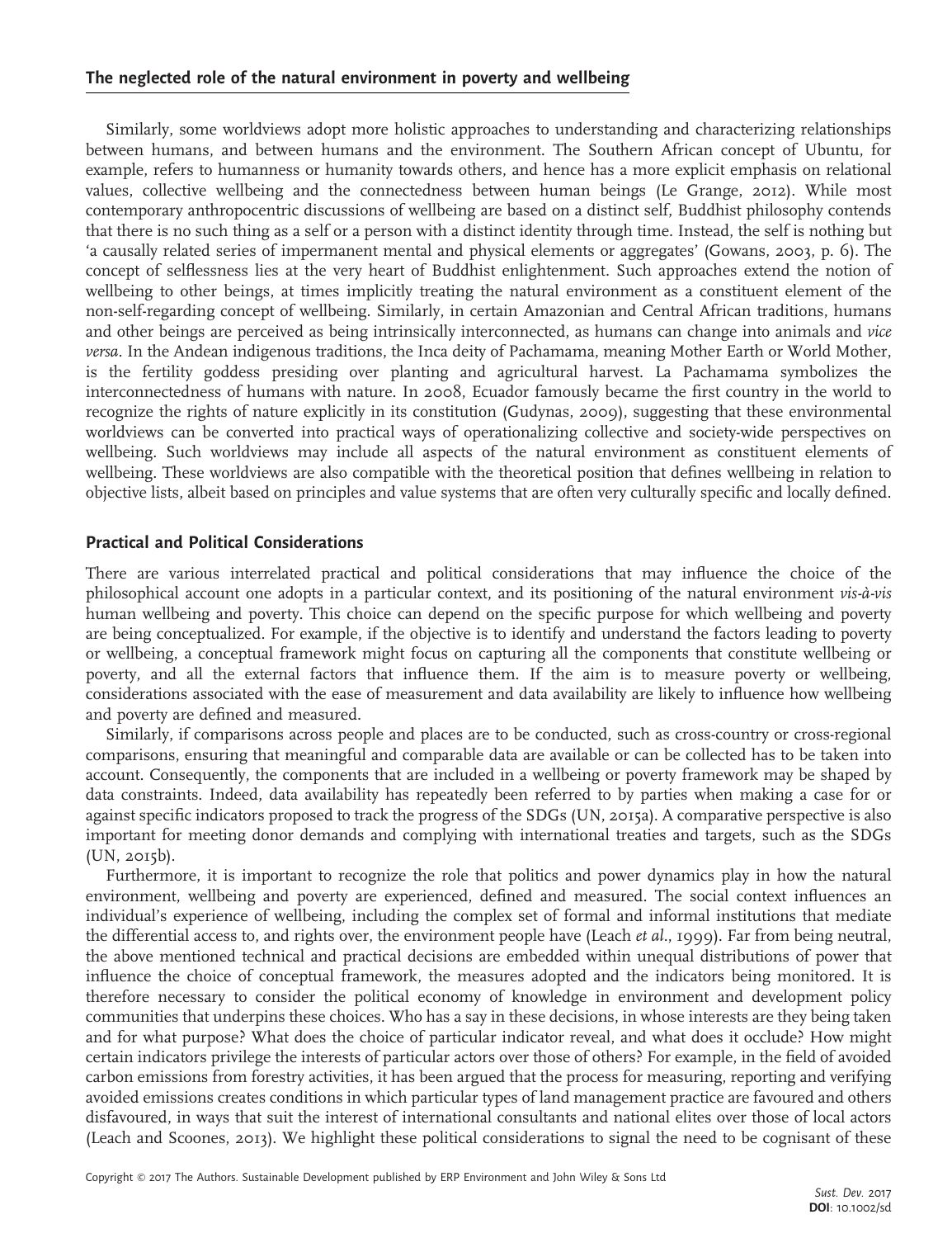wider knowledge–policy contexts. The choice of specific wellbeing frameworks will inevitably involve compromises necessary due to the associated technical and practical challenges, and the interrelated power dynamics that shape the context for which measures are being developed.

#### Review of Wellbeing and Poverty Frameworks

We now turn to our second objective, to review key human wellbeing and poverty frameworks that are relevant to characterize the role of the natural environment in relation to wellbeing and poverty. Based on the discussion and expert judgement of the author team, and informed by relevant recent review papers (Agarwala et al., 2014; Fisher et al., 2013; King et al., 2014), we selected what we considered the most influential wellbeing and poverty conceptual frameworks (as detailed in Table 1) that have been used in environmental and development literatures, or adopted in relevant international policy circles. We decided to include conceptual frameworks that deal with human wellbeing or poverty without an explicit focus on the natural environment, but are particularly relevant to this debate. We excluded conceptual frameworks that only cover the natural environment without making explicit links to human wellbeing or poverty (e.g. Rounsevell et al., 2010). In contrast to previous studies (Agarwala et al., 2014; Fisher et al., 2013), our review was restricted to conceptual frameworks and did not interrogate entire bodies of literature or communities of practice (e.g. political ecology), concepts (e.g. vulnerability, resilience) and indices that have been constructed for the measurement of poverty or wellbeing (e.g. Happy Planet Index). We compared the resulting 12 conceptual frameworks (see Table 1) against a list of evaluation criteria. These criteria were chosen and refined through a deliberative process during a series of discussion meetings within the multidisciplinary author team, and were informed by previous comparisons of wellbeing and/or poverty frameworks (Agarwala et al., 2014; Fisher et al., 2013; Nunan, 2015; Ruggeri-Laderchi et al., 2003). In addition, the lists of frameworks and criteria were discussed and scrutinized during a workshop, organized to discuss these issues and attended by 13 experts. This provided some external validation of our choices. The final list included criteria on definitions, philosophical accounts, the wellbeing–environment relationship and the purpose of the conceptual frameworks. These were judged most relevant to the comparison of the different frameworks concerning the wellbeing– environment relationship.

Table 1 captures the main findings of the review and summarizes our comparison of key frameworks. The review once again establishes the large variety of conceptual approaches for wellbeing and poverty, and of the understanding of environment–wellbeing relationships. With regards to defining the concepts, it is noteworthy that two of the reviewed frameworks do not provide an explicit definition of wellbeing or poverty. Even more frameworks (six) do not define the concepts of the natural environment, ES or nature. Furthermore, six of the frameworks do not specify in detail which philosophical account underpins their work. Finally, two of the frameworks do not make explicit whether the natural environment is treated as a constituent or determinant of the notion of wellbeing or poverty.

The objective list theory is the most widely adopted philosophical account among the reviewed frameworks, but the constituent dimensions of wellbeing (i.e. the items on that list) vary. Its widespread use may be because the objective list theory lends itself to breaking wellbeing and poverty down into constituent components, and hence can facilitate the development of indicators to measure these concepts. Only one framework, the income-based approach (Ravallion, 1996), adheres to the desire satisfaction theory. In addition, some conceptual frameworks adopt a mixture of philosophical accounts spanning objective lists and subjective notions of wellbeing (Scoones, 1998; Gough and McGregor, 2007; Stiglitz et al., 2009). Moreover, not all of the frameworks are explicit about the philosophical underpinning of the subjective notion of wellbeing adopted (Table 1).

With regards to the positioning of the environment as either a constituent or determinant, the majority of frameworks that mention an environment–wellbeing relationship treat the environment as a determinant of wellbeing (six out of nine). This is despite the fact that the objective list theory, which could accommodate environment as a constituent aspect of wellbeing, is the most widely adopted philosophical account among the reviewed frameworks. Among the three frameworks that treat the environment as a constituent, only the Sarkozy Commission (Stiglitz et al., 2009) explicitly attributes to the environment as a whole the status of being a distinct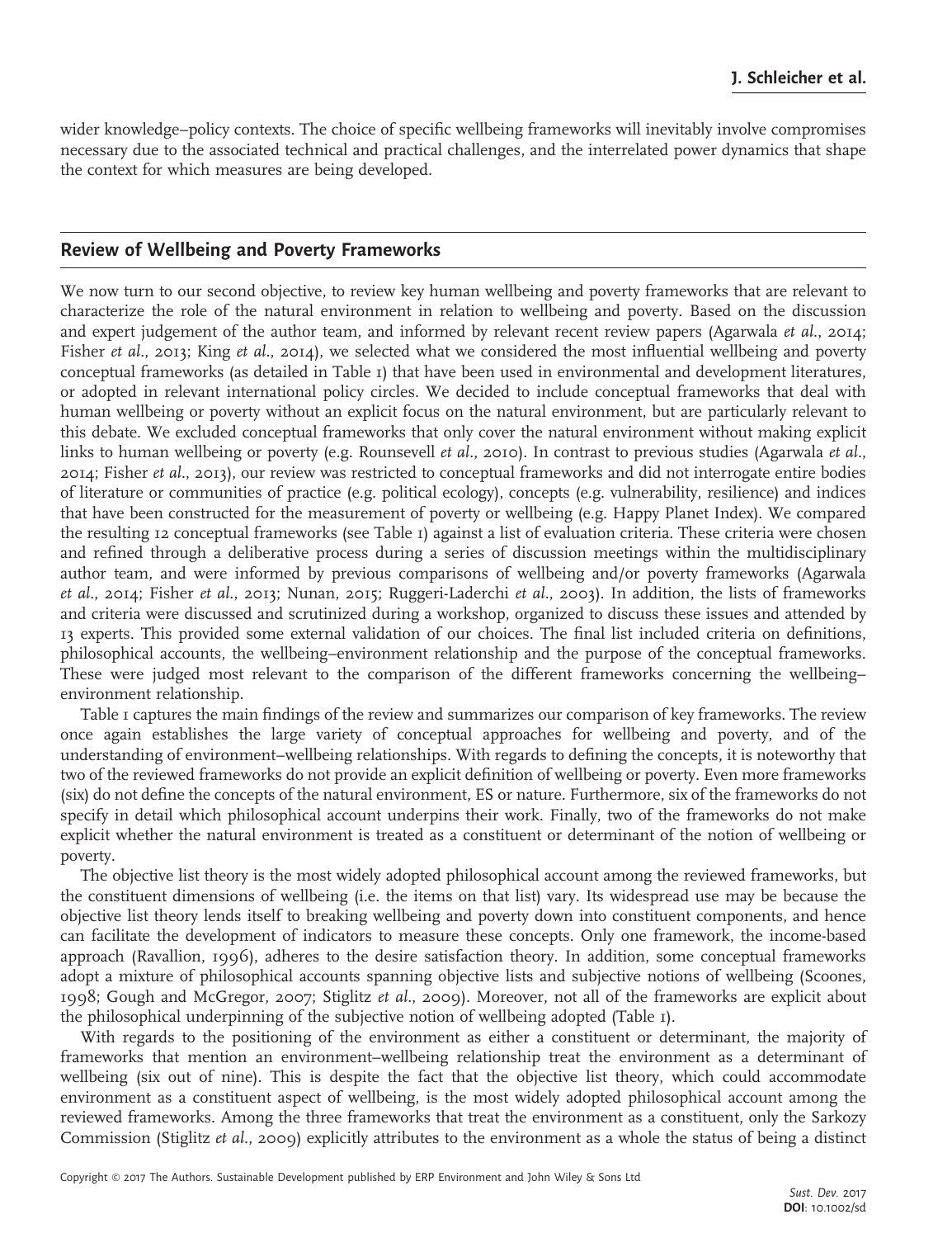|                                                                 | approach<br>Sen's capability                                                                                                                                                                                                                                                 | Nussbaum's capability approach                                                                                                                                                                                                                                               | Income-based approach                                                                                                                                          | Basic needs                                                                                                                                                 |
|-----------------------------------------------------------------|------------------------------------------------------------------------------------------------------------------------------------------------------------------------------------------------------------------------------------------------------------------------------|------------------------------------------------------------------------------------------------------------------------------------------------------------------------------------------------------------------------------------------------------------------------------|----------------------------------------------------------------------------------------------------------------------------------------------------------------|-------------------------------------------------------------------------------------------------------------------------------------------------------------|
| poverty or related concepts<br>Definition of wellbeing,         | substantive freedoms to choose a life<br>one has reason to value (i.e. perform<br>beings that one values). Capabilities<br>are a set of achievable functionings.<br>functionings, which are doings or<br>Poverty as a deprivation of basic<br>capabilities; capabilities are | substantive freedoms to choose a life<br>one has reason to value (i.e. perform<br>beings that one values). Capabilities<br>are a set of achievable functionings.<br>functionings, which are doings or<br>Poverty as a deprivation of basic<br>capabilities; capabilities are | correlated with other dimensions of<br>ß<br>Income/expenditure as sufficiently<br>Measured as people living below<br>certain monetary income line.<br>poverty. | Basic needs as goals that must be<br>preconditions for participation in<br>achieved if any individual is to<br>achieve any other goal, i.e.<br>social life. |
| Wellbeing account <sup>1</sup>                                  | Objective list.                                                                                                                                                                                                                                                              | Objective list.                                                                                                                                                                                                                                                              | Desire theory.                                                                                                                                                 | Objective list.                                                                                                                                             |
| environment, ES or related<br>Definition of nature,<br>concepts | allocation and social responsibility or<br>environmental issues as resource<br>Not explicit. The environment is<br>environmental ethics problems.<br>mentioned as a resource, and                                                                                            | Animals, plants and the world of<br>nature                                                                                                                                                                                                                                   | n.a.                                                                                                                                                           | n.a.                                                                                                                                                        |
| environment, nature and/or<br>Distinction made between<br>ΕŜ    | Not explicit.                                                                                                                                                                                                                                                                | Not explicit.                                                                                                                                                                                                                                                                | n.a.                                                                                                                                                           | n.a.                                                                                                                                                        |
| Environment-wellbeing<br>relationship <sup>2</sup>              | Determinant.                                                                                                                                                                                                                                                                 | Sub-component and dimension.                                                                                                                                                                                                                                                 | Determinant.                                                                                                                                                   | Excluded.                                                                                                                                                   |
| environment-wellbeing<br>Description of the<br>relationship     | conditions that can affect the use of<br>Environment is listed as one of the<br>factors that can affect income, and<br>wellbeing<br>income to generate<br>outcomes.                                                                                                          | dimensions: being able to live with<br>animals, plants and the world of<br>'Other species' as one of the 10<br>concern for and in relation to<br>nature.                                                                                                                     | Natural resources as a potential<br>input to production.                                                                                                       | n.a.                                                                                                                                                        |
| Stated purpose of<br>framework                                  | choose a life one has reason to value.<br>Broaden thinking of what is meant<br>opportunities that people have to<br>by wellbeing/capabilities and<br>multidimensional nature of<br>development; highlights<br>wellbeing; considers the                                       | $\mathsf{I}$<br>requirements of a life with dignity<br>justice, as items that governments<br>and has a legal/political focus on<br>Identify capabilities as central<br>must provide.                                                                                         | Measuring poverty headcount.                                                                                                                                   | particularly in education and health.<br>Focus development strategies on<br>satisfaction of some elementary<br>needs of the whole population,               |
| Main references                                                 | Sen, 1999                                                                                                                                                                                                                                                                    | Nussbaum, 2000                                                                                                                                                                                                                                                               | Ravallion, 1996                                                                                                                                                | Streeten et al., 1981                                                                                                                                       |
|                                                                 |                                                                                                                                                                                                                                                                              |                                                                                                                                                                                                                                                                              |                                                                                                                                                                |                                                                                                                                                             |

(Continue)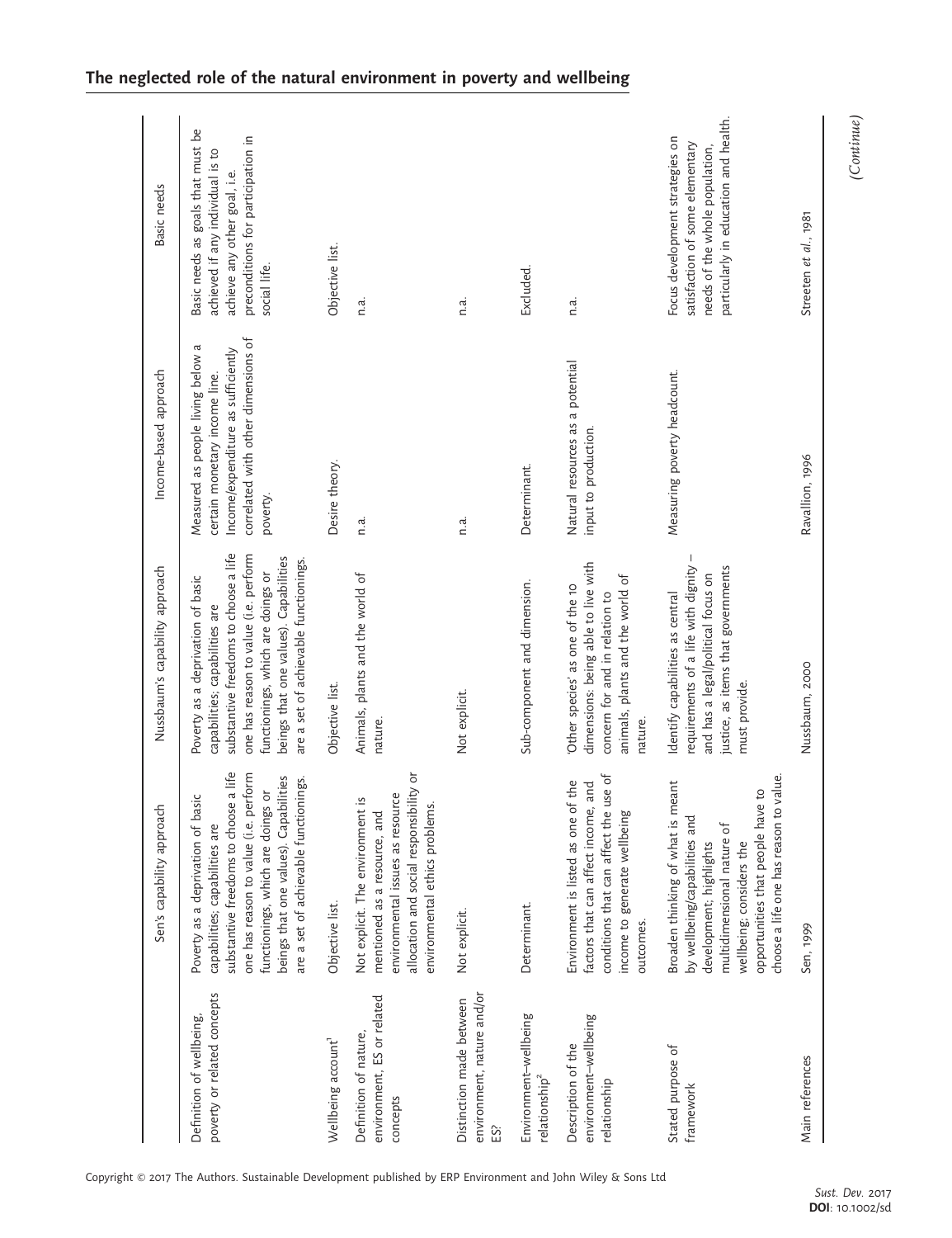|                                                                 | Sustainable Livelihoods Approach                                                                                                                                                                                                                                                                                       | 3D Wellbeing/WeD framework                                                                                                                                                                                                                           | Quality of life (QOL)                                                                                                                                                                                                                        | Voices of the Poor                                                                                                                                                                                                                                            |
|-----------------------------------------------------------------|------------------------------------------------------------------------------------------------------------------------------------------------------------------------------------------------------------------------------------------------------------------------------------------------------------------------|------------------------------------------------------------------------------------------------------------------------------------------------------------------------------------------------------------------------------------------------------|----------------------------------------------------------------------------------------------------------------------------------------------------------------------------------------------------------------------------------------------|---------------------------------------------------------------------------------------------------------------------------------------------------------------------------------------------------------------------------------------------------------------|
| Definition of wellbeing, poverty<br>or related concepts         | of wellbeing; this can allow people to<br>Adopts Sen's capability approach and<br>refers to Chambers' (e.g. 1997) notion<br>outcome criteria important to them,<br>happiness, material concerns, stress,<br>vulnerability, power and exclusion.<br>define the sustainable livelihood<br>such as self-esteem, security, | material, relational and subjective;<br>defined and achieved but socially<br>aiming towards human progress.<br>concepts with three dimensions,<br>constructed, constituted within<br>political and cultural context,<br>Wellbeing as an individually | No explicit definition of QOL, but<br>constituted of several 'domains'.<br>operationalized as being                                                                                                                                          | and bad life that can be described<br>Wellbeing/illbeing seen as good<br>recognizing their individual and<br>in five or 10 dimensions, while<br>location-specific nature.                                                                                     |
| Wellbeing account <sup>1</sup>                                  | Objective list and subjective notions<br>(not explicit which).                                                                                                                                                                                                                                                         | Objective list and subjective/self-<br>evaluative notion.                                                                                                                                                                                            | Not explicit, but seems to imply<br>objective list.                                                                                                                                                                                          | Not explicit, but seems to imply<br>objective list.                                                                                                                                                                                                           |
| environment, ES or related<br>Definition of nature,<br>concepts | capital as natural resource stocks (e.g.<br>soil, water, air, genetic resources) and<br>sinks) giving rise to resource flows and<br>environmental services (e.g. pollution<br>Not explicit; but refers to natural<br>services for livelihoods.                                                                         | Not explicit.                                                                                                                                                                                                                                        | Not explicit.                                                                                                                                                                                                                                | Not explicit.                                                                                                                                                                                                                                                 |
| environment, nature and/or ES?<br>Distinction made between      | Not explicit.                                                                                                                                                                                                                                                                                                          | Not explicit.                                                                                                                                                                                                                                        | Not explicit.                                                                                                                                                                                                                                | Not explicit.                                                                                                                                                                                                                                                 |
| Environment-wellbeing<br>relationship <sup>2</sup>              | Not explicit, but seems to imply<br>determinant.                                                                                                                                                                                                                                                                       | Sub-component or dimension.                                                                                                                                                                                                                          | Excluded.                                                                                                                                                                                                                                    | Determinant (and possibly sub-<br>component)                                                                                                                                                                                                                  |
| environment-wellbeing<br>Description of the<br>relationship     | strategies in a given context to lead to<br>wellbeing outcomes; people may also<br>institutional processes and livelihood<br>Natural capital seen as a livelihood<br>resource that interacts with<br>define their own wellbeing<br>dimensions.                                                                         | Environmental quality as material<br>indicator                                                                                                                                                                                                       | n.a.                                                                                                                                                                                                                                         | water quality, environment hazards &<br>vulnerability), but not explicit if these<br>are determinants or sub-components<br>dimensions of wellbeing/illbeing (e.g.<br>Different environmental aspects<br>mentioned under the different<br>of these dimensions. |
| Stated purpose of framework                                     | people achieve (or fail to achieve)<br>Provide 'a holistic and integrated<br>sustainable livelihoods' (Scoones,<br>view of the processes by which<br>1998, p. 13).                                                                                                                                                     | Understanding of how poverty is<br>created and reproduced through<br>interaction of the three<br>dimensions.                                                                                                                                         | domains and to other measures of<br>determine if headings of QOL in<br>Propose a specific number and<br>empirical relationship between<br>seven domains; determine the<br>literature can be grouped into<br>scope of domains of QOL;<br>QOL. | around the world, identify common<br>wellbeing/illbeing for poor people<br>explore the priorities of the poor.<br>dimensions of wellbeing/illbeing<br>and cross-cutting problems that<br>keep people trapped in poverty;<br>Understand what constitutes       |
| Main references                                                 | Conway, 1991;<br>Chambers and<br>Scoones, 1998                                                                                                                                                                                                                                                                         | McGregor and Sumner, 2010;<br>Cough and McCregor, 2007;                                                                                                                                                                                              | Cummins, 1996; Schmidt and<br>Bullinger, 2007                                                                                                                                                                                                | Narayan et al., 1999, 2000                                                                                                                                                                                                                                    |

(Continue)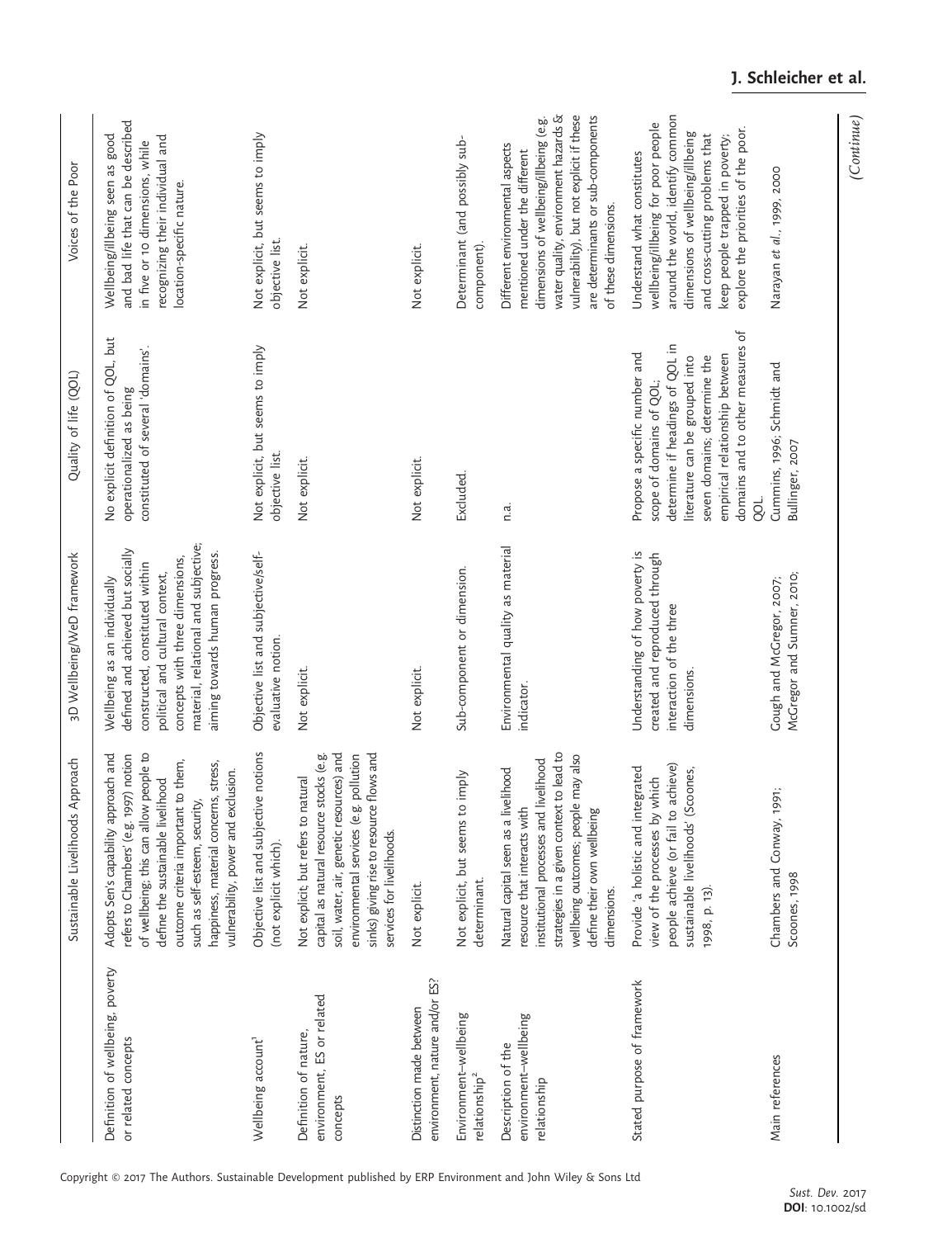|                                                                 | Duraiappah's framework                                                                                                                                                                                                                        | Sarkozy Commission                                                                                                                                                                                                                                                                 | Millennium Ecosystem<br>Assessment                                                                                                                                                                                                                                                                    | IPBES Conceptual Framework                                                                                                                                                                                                                                                                                                       |
|-----------------------------------------------------------------|-----------------------------------------------------------------------------------------------------------------------------------------------------------------------------------------------------------------------------------------------|------------------------------------------------------------------------------------------------------------------------------------------------------------------------------------------------------------------------------------------------------------------------------------|-------------------------------------------------------------------------------------------------------------------------------------------------------------------------------------------------------------------------------------------------------------------------------------------------------|----------------------------------------------------------------------------------------------------------------------------------------------------------------------------------------------------------------------------------------------------------------------------------------------------------------------------------|
| Definition of wellbeing, poverty<br>or related concepts         | No explicit definition of wellbeing, but<br>determinants that are closely linked to<br>comprising 10 key constituents and/or<br>ecosystems.                                                                                                   | (present & future) and insecurity.<br>Wellbeing or quality of life seen<br>as multidimensional comprising<br>material living standard, health,<br>and relationships, environment<br>governance, social connections<br>education, political voice and<br>nine dimensions, including | ecological circumstances; poverty<br>health, good social relations and<br>reflects geography, culture and<br>material, freedom and choice,<br>constituents, including basic<br>security; how experienced<br>is at the opposite end of<br>Wellbeing has multiple,<br>situation-dependent<br>continuum. | wellbeing and refers to a fulfilled<br>includes material, immaterial and<br>cultural identity and freedom of<br>state of groups and individuals<br>dependent, multidimensional<br>Good quality of life includes<br>livelihood security, health,<br>spiritual components, e.g.<br>life, which is a context-<br>choice and action. |
| Wellbeing account <sup>1</sup>                                  | Not explicit.                                                                                                                                                                                                                                 | Objective list & subjective notion.                                                                                                                                                                                                                                                | Not explicit.                                                                                                                                                                                                                                                                                         | Not explicit.                                                                                                                                                                                                                                                                                                                    |
| environment, ES or related<br>Definition of nature,<br>concepts | including people and all other organisms<br>ES definition of MA; ecosystem refers to<br>ecosystems; adopts the ecosystem and<br>The natural environment defined as<br>a spatially explicit part of the Earth,<br>and the abiotic environment. | Not explicit.                                                                                                                                                                                                                                                                      | includes provisioning, regulating,<br>cultural and supporting services.<br>ecosystems' (MA, 2003, p. 3). It<br>benefits people obtain from<br>Ecosystem services are the                                                                                                                              | biodiversity, ecosystems, 'Mother<br>world, emphasizing the diversity<br>of organisms, the interactions<br>Nature refers to the natural<br>among them and with their<br>Earth' and 'systems of life'.<br>environment; includes                                                                                                   |
| Distinction made between<br>environment, nature<br>and/or ES?   | Natural environment = ecosystem; no<br>explicit definition of nature.                                                                                                                                                                         | Not explicit.                                                                                                                                                                                                                                                                      | differentiates between ES and<br>No explicit definitions;<br>biodiversity                                                                                                                                                                                                                             | and 'nature's benefits to people'.<br>differentiates between 'nature'<br>No explicit definition;                                                                                                                                                                                                                                 |
| Environment-wellbeing<br>relationship <sup>2</sup>              | and possibly sub-<br>Determinant (ar<br>component).                                                                                                                                                                                           | Dimension.                                                                                                                                                                                                                                                                         | Determinant (and possibly sub-<br>component).                                                                                                                                                                                                                                                         | Not explicit, possibly all.                                                                                                                                                                                                                                                                                                      |
| environment-wellbeing<br>Description of the<br>relationship     | in ecosystems for traditional cultural and<br>the wellbeing component 'Being able to<br>continue using natural elements found<br>ES influence wellbeing (determinant);<br>spiritual practices' could imply 'sub-<br>component'.               | dimension of wellbeing/quality of<br>life in a list of nine dimensions.<br>environment is seen as one<br>At the national level, the                                                                                                                                                | also a sub-component of health<br>(determinant), but potentially<br>water), although ES might be<br>eplaceable (i.e. determinant).<br>(e.g. access to clean air and<br>ES influence wellbeing                                                                                                         | views of their relationships with<br>Context-dependent as 'different<br>societies espousing different<br>nature'.                                                                                                                                                                                                                |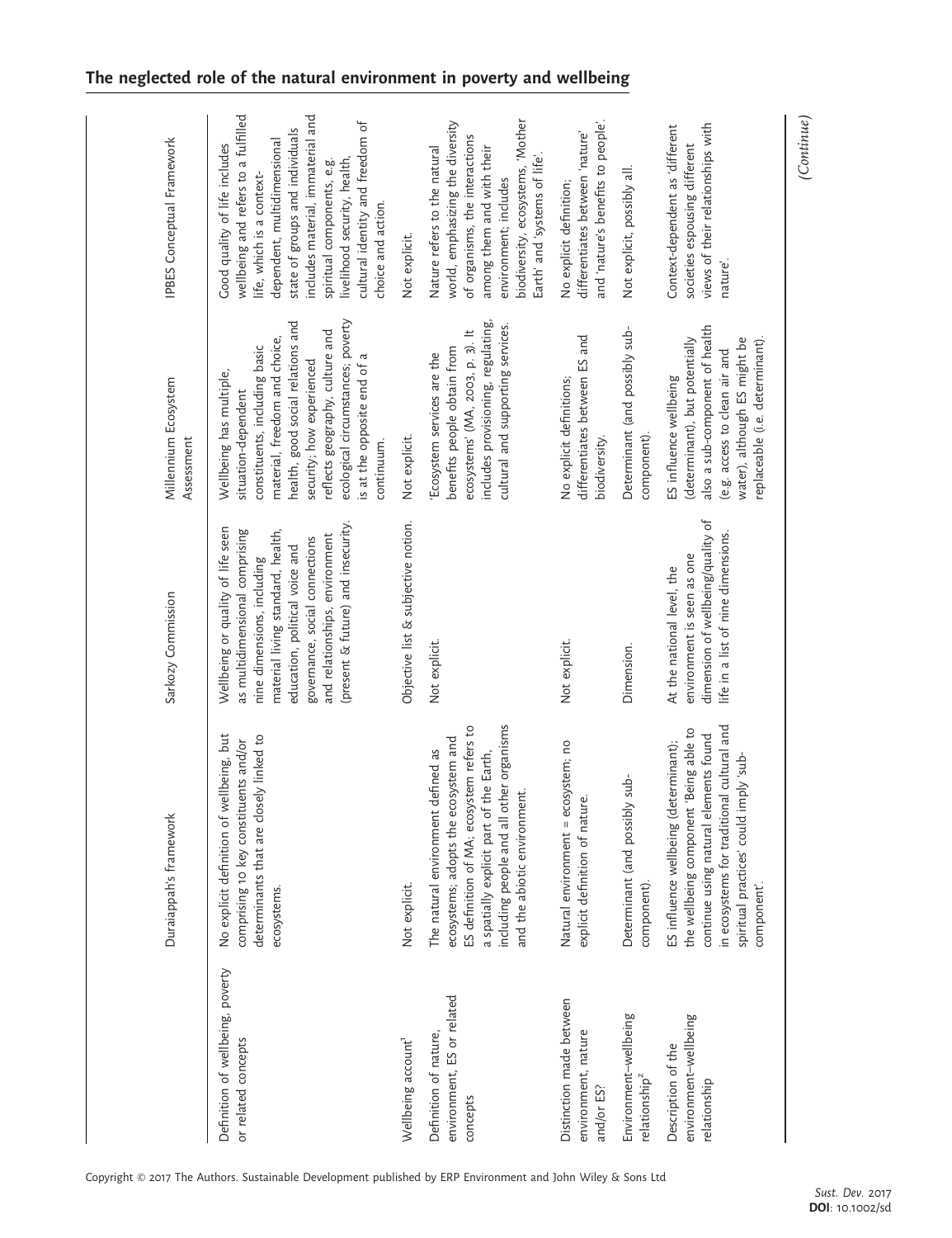|                             | Duraiappah's framework                                                                                                                                                                                                                                                                                                                                                            | Sarkozy Commission                                                                                                                                                                                                                                                 | Millennium Ecosystem<br>Assessment                                                                                                                                                                                                                     | IPBES Conceptual Framework                                                                                                                                                                                                                                                                                                                                                                                                                                                 |
|-----------------------------|-----------------------------------------------------------------------------------------------------------------------------------------------------------------------------------------------------------------------------------------------------------------------------------------------------------------------------------------------------------------------------------|--------------------------------------------------------------------------------------------------------------------------------------------------------------------------------------------------------------------------------------------------------------------|--------------------------------------------------------------------------------------------------------------------------------------------------------------------------------------------------------------------------------------------------------|----------------------------------------------------------------------------------------------------------------------------------------------------------------------------------------------------------------------------------------------------------------------------------------------------------------------------------------------------------------------------------------------------------------------------------------------------------------------------|
| Stated purpose of framework | options; ensure policy coherence among<br>Demonstrate the poor's dependence on<br>and drivers that prevent the poor from<br>ES for their wellbeing; identify barriers<br>using ES; identify policy response<br>policy frameworks at local to<br>nternational levels.                                                                                                              | Aims to 'identify the limits of GDP<br>performance and social progress'<br>information may be required for<br>developing more relevant social<br>as an indicator of economic<br>(Stiglitz et al., 2009: 7); to<br>consider what additional<br>progress indicators. | integrated assessment of impacts<br>Provide a framework for the MA,<br>which aims to make available an<br>wellbeing and evaluate options<br>conservation and their benefits<br>of ecosystem change for<br>to meet human needs.<br>to enhance ecosystem | Provide a tool for 'shared working<br>and stakeholders' (UNEP, 2014, p.<br>39) and basic common ground for<br>conservation and sustainable use<br>IPBES' goal of 'strengthening the<br>of biodiversity, long-term human<br>development' (Díaz et al., 2015a,<br>disciplines, knowledge systems<br>understanding across different<br>coordinated action to achieve<br>biodiversity and [ES] for the<br>science-policy interface for<br>well-being and sustainable<br>p. 3). |
| Main references             | UNEP, 2003; Duraiappah, 2004                                                                                                                                                                                                                                                                                                                                                      | Stiglitz et al., 2009                                                                                                                                                                                                                                              | MA, 2003, 2005                                                                                                                                                                                                                                         | UNEP, 2014; Díaz et al., 2015a, b                                                                                                                                                                                                                                                                                                                                                                                                                                          |
|                             | <sup>2</sup> Different forms of the environment-wellbeing relationship: the environment is (a) excluded from the framework or has no relationship with wellbeing or is (b) a determinant (i.e. the source<br>Table 1. Comparison table of key conceptual frameworks of wellbeing and/or poverty<br>Wellbeing accounts: hedonism, desire satisfaction, objective lists and others. |                                                                                                                                                                                                                                                                    |                                                                                                                                                                                                                                                        |                                                                                                                                                                                                                                                                                                                                                                                                                                                                            |

is unimportant), (c) a sub-component or (d) a dimension of wellbeing. is unimportant), (c) a sub-component or (d) a dimension of wellbeing.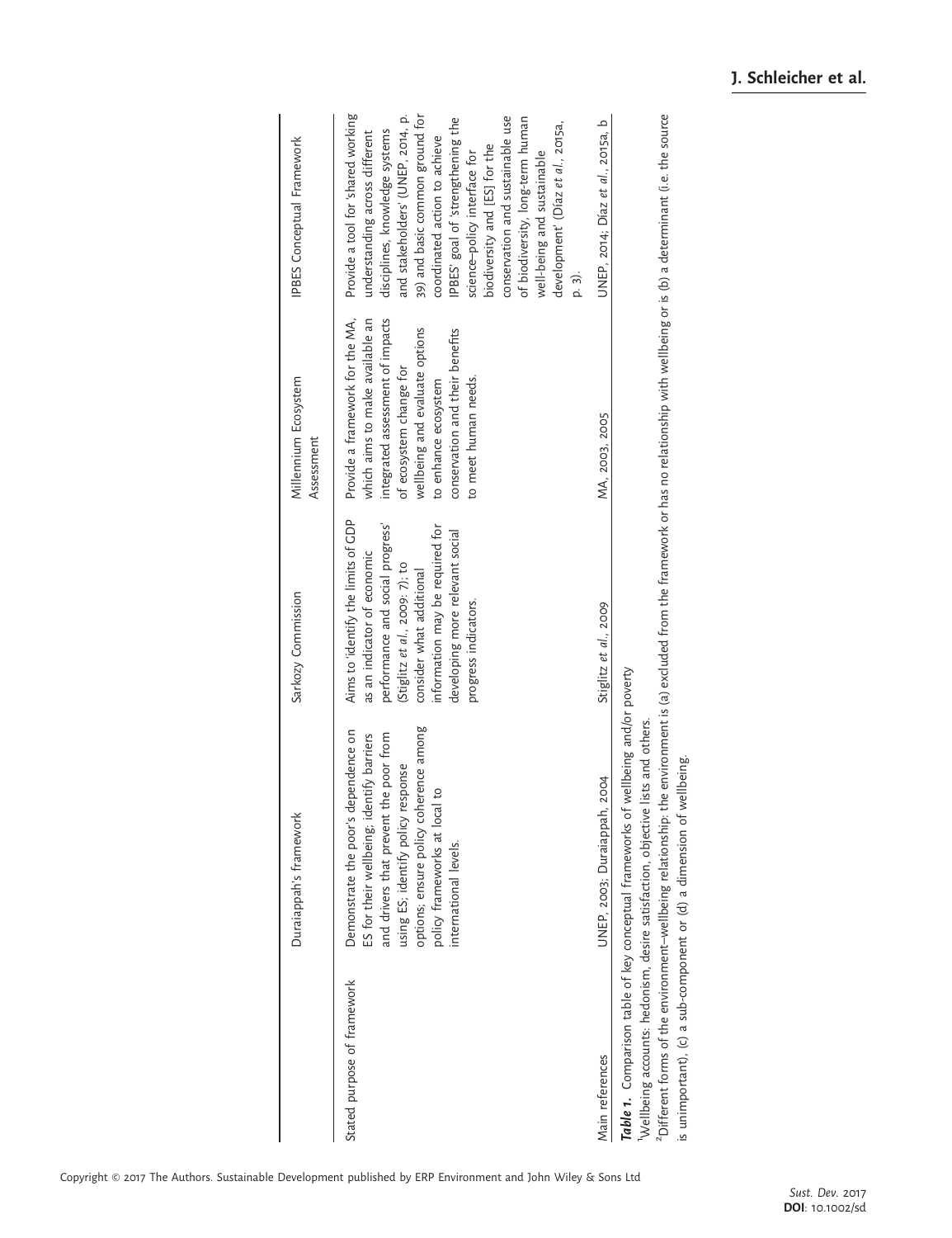dimension of poverty. Nussbaum's (2000) version of the Capability Approach includes aspects of the environment as a dimension of wellbeing, namely 'other species; being able to live with concern for and in relation to the natural environment'. Furthermore, the Wellbeing in Developing Countries framework (Gough and McGregor, 2007) also allows for the environment to be a constituent element, but does not specify whether it would be a distinct dimension or part of another dimension of wellbeing and poverty. In addition, three of the frameworks that treat the environment as a determinant of wellbeing (i.e. Duraiappah, 2004; MA, 2003; Narayan *et al.*, 2000) could also allow for certain aspects of the environment to be treated as a constituent element of wellbeing and poverty, within their existing dimensions of wellbeing.

#### Discussion and Practical Implications

#### Approaches to Considering the Natural Environment as a Constituent of Wellbeing

Our review suggests that, although most existing conceptual frameworks treat the natural environment as a determinant factor of wellbeing and poverty, a few regard it as a constituent element; a position that also has grounding in the philosophical literature. While the frameworks we reviewed have a predominant anthropocentric focus, our earlier discussion highlights that alternative, more holistic accounts have scope to treat the environment as constituent of wellbeing and poverty. This shows that there is a conceptual basis to develop broader human wellbeing frameworks that include aspects of the natural environment as constituent of wellbeing and poverty.

This raises the question of whether such an extended account of human wellbeing, inclusive of the natural environment as both a determinant and a constituent element of wellbeing, should be developed, and in which contexts. Although a review of all available empirical studies is beyond the scope of this paper, there are empirical examples that demonstrate that in some cultures human wellbeing definitions include environmental aspects as constitutive (e.g. Walker, 2011). Several of the reviewed frameworks adopted an objective list theory, which, in principle, is compatible with the role of the environment as a constituent element, and could incorporate some of these wider worldviews and beliefs. As we have seen, some objective lists in the literature do in fact include ES and the environment in their definitions of wellbeing. However, if the items on the objective list (i.e. the components of what constitutes wellbeing) are determined top down without sufficient consideration of the context to which the list is applied, the approach may be perceived as paternalistic (Deneulin, 2002). This might appear to override personal thoughts and feelings and can be seen to impose external perceptions of what matters to wellbeing. While the objective list can be determined within particular cultural, religious and historical contexts, some accounts instead claim to be based on transcendental or global values (Nussbaum, 1999). These can be challenged on the grounds of cultural relativism. As they do not emerge from all of the societies that they are applied to, they might lack social legitimacy. Therefore, in assessing wellbeing and poverty in any particular setting, it is important to consider the prevalent worldviews and cultural context that influence which aspects of the natural environment matter (and for whom) (Deneulin and McGregor, 2010). Including the environment as a constituent of wellbeing and poverty has political and distributional implications and presents further conceptual as well as practical challenges, as we have elaborated in this paper. However, ignoring the environment in wellbeing and poverty assessments, in contexts where the environment is important for people's wellbeing, could lead to considerable misidentification of poor people, and undermine their own understanding of the conditions and processes that contribute to their poverty.

What might be plausible methodological approaches to determine if the environment should be a constituent of wellbeing in an objective list, in a specific context? At least three methods suggest themselves for such analysis, as they have been used for similar purposes. The standard methodology in moral philosophy is 'reflective equilibrium': the weighing of general moral principles, specific moral judgments and any additional relevant information (e.g. Daniels, 1979; Rawls, 1971). Nussbaum applies this to construct her list of the constitutive components of a life of minimal dignity (Nussbaum, 2000). An alternative approach would be to understand practical reasoning through iterative questioning about what is perceived to be constitutive of wellbeing and poverty. Alkire's methodology for identifying basic or fundamental constituents of wellbeing is a specific kind of practical reasoning (Alkire, 2002).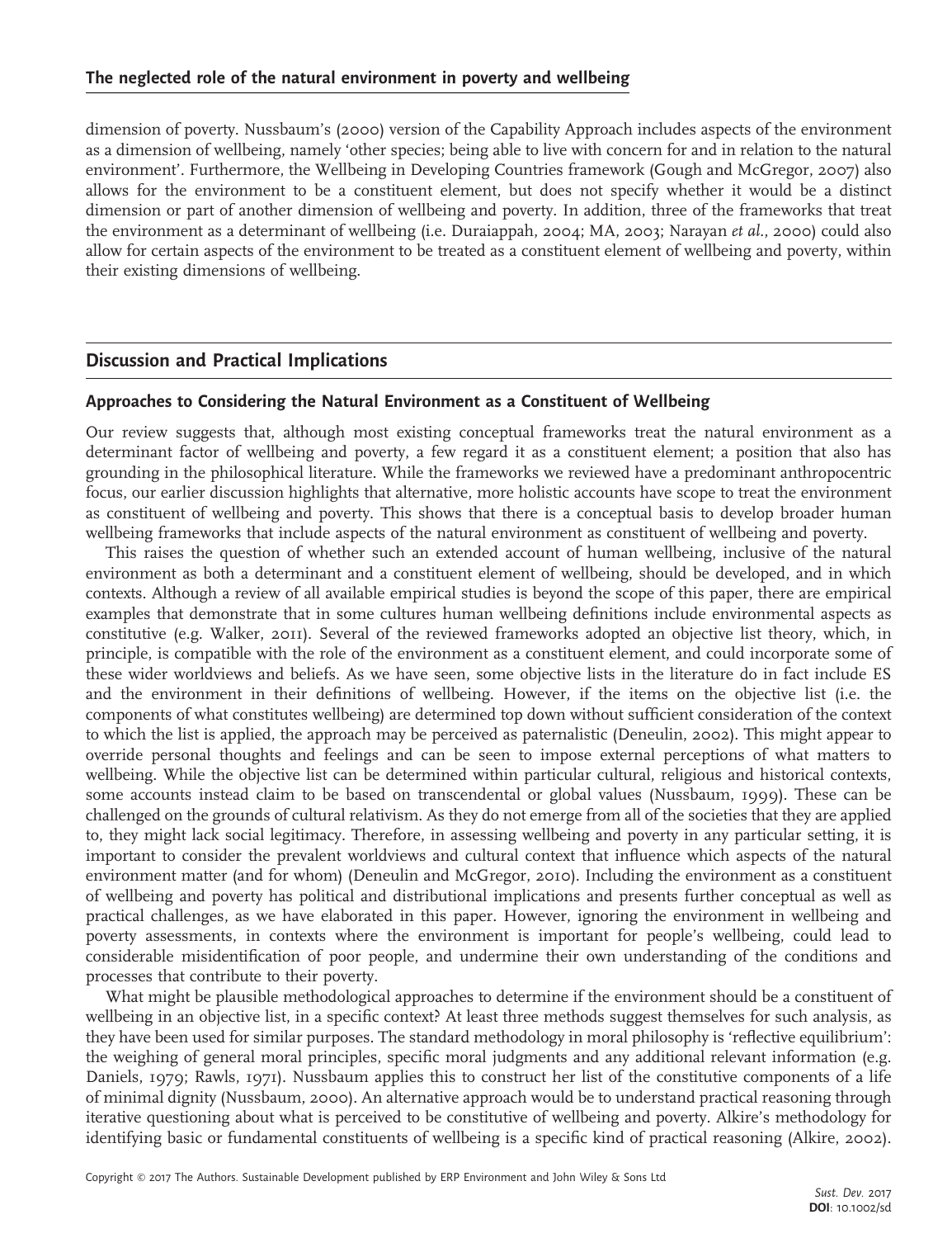The fundamental or non-derivative reasons that people cite for their actions are identified via (actual or hypothetical) iterated questioning of the motives for which they act. These fundamental reasons (e.g. to stay alive, to have fun, to help their children) are taken as a guide to their fundamental values. An 'objective list' consists in the capabilities to realize these values.

Both of the above methodologies – reflective equilibrium and iterative questioning – begin with the evaluative judgments of individuals (whether those of the investigator, or those whose wellbeing is at issue). An alternative process is via public reason, or participation in broadly democratic discussion. Constituents of wellbeing are identified as those features that survive this process. This is the approach that, in outline, Sen (1999) comes closest to endorsing for determining the components of wellbeing.

#### Policy Relevance and Empirical Implications

Beyond the evaluative impact of identifying who is poor, treating the natural environment as a constituent element also has further implications for informing, designing and targeting policies to address poverty. It could facilitate the mainstreaming of the environment into other policy areas of the sustainable development pillars and goals, as doing so would be a required element of policy objectives to reduce poverty. However, mainstreaming the natural environment into poverty agendas may be met with opposition. It may be perceived as detrimental to other development and wellbeing considerations, for example (1) if environmental agendas are perceived to be dominating other aspects of poverty reduction (e.g. social equality) or (2) among those who might benefit from ongoing environmental exploitation. Including the natural environment in measures of wellbeing and poverty therefore has important political implications regarding whose perceptions and interests influence decision making.

Our review has highlighted that some of the conceptual frameworks of wellbeing and poverty are not explicit about their underpinning philosophical principles, or of the definitions of key concepts, including human wellbeing, poverty and the natural environment. In this respect, policy and practice could benefit from greater clarity in our conceptual engagement with poverty and wellbeing. However, it is also worth recognizing that, in certain circumstances, not providing explicit definitions and boundaries to concepts can be a strategic (political) decision (Montana, 2017). It may be expedient to circumvent difficult conversations about epistemic differences, and a lack of conceptual clarity might help forge consensus where there may be widely differing positions in relation to a particular issue (e.g. Hulme, 2009).

Our analysis also has practical implications for the measurement of wellbeing and poverty. In cases where the environment is considered a constituent element of wellbeing or poverty, this will require a careful appraisal of ways to empirically measure these relationships. This would include critically evaluating (1) whether existing environmental data can be integrated with data on other aspects of wellbeing and poverty (including data derived from remote sensing and machine-based learning; e.g. Jean et al., 2016) and (2) whether and how the natural environment would be incorporated into the relevant survey tools that have been designed for the assessment of multidimensional poverty at household level. While considering questions of aggregation, further decisions need to be made about which aspects of the natural environment are treated as constituents, and which are determinants, to avoid the risk of double counting.

#### Future Directions: Exploring Constituent Aspects of the Natural Environment

This final section discusses some aspects of the natural environment that might feature as constitutive dimensions in wellbeing and poverty accounts, and how these might be included. One likely fruitful direction is related to considerations of 'cultural ES'. While the instrumental value of provisioning ES may already be captured by objective lists, there may be scope for a better recognition of cultural values, going beyond aesthetics and including concepts of sense of place, belonging and rootedness. Work on cultural ES focuses on the relations between people and places, including the environment. Examples include links to ancestors, gods and spirits that are associated with particular places and features of the natural environment. These links define the spiritual and religious life of certain groups, and memories and connections with particular places. These are part of the collective heritage of societies, and the sense of solace, contentment and fulfilment that is enjoyed by people who feel at 'home' in their natural environment, but uprooted and displaced when translocated to other places (Baviskar, 1995). Be it for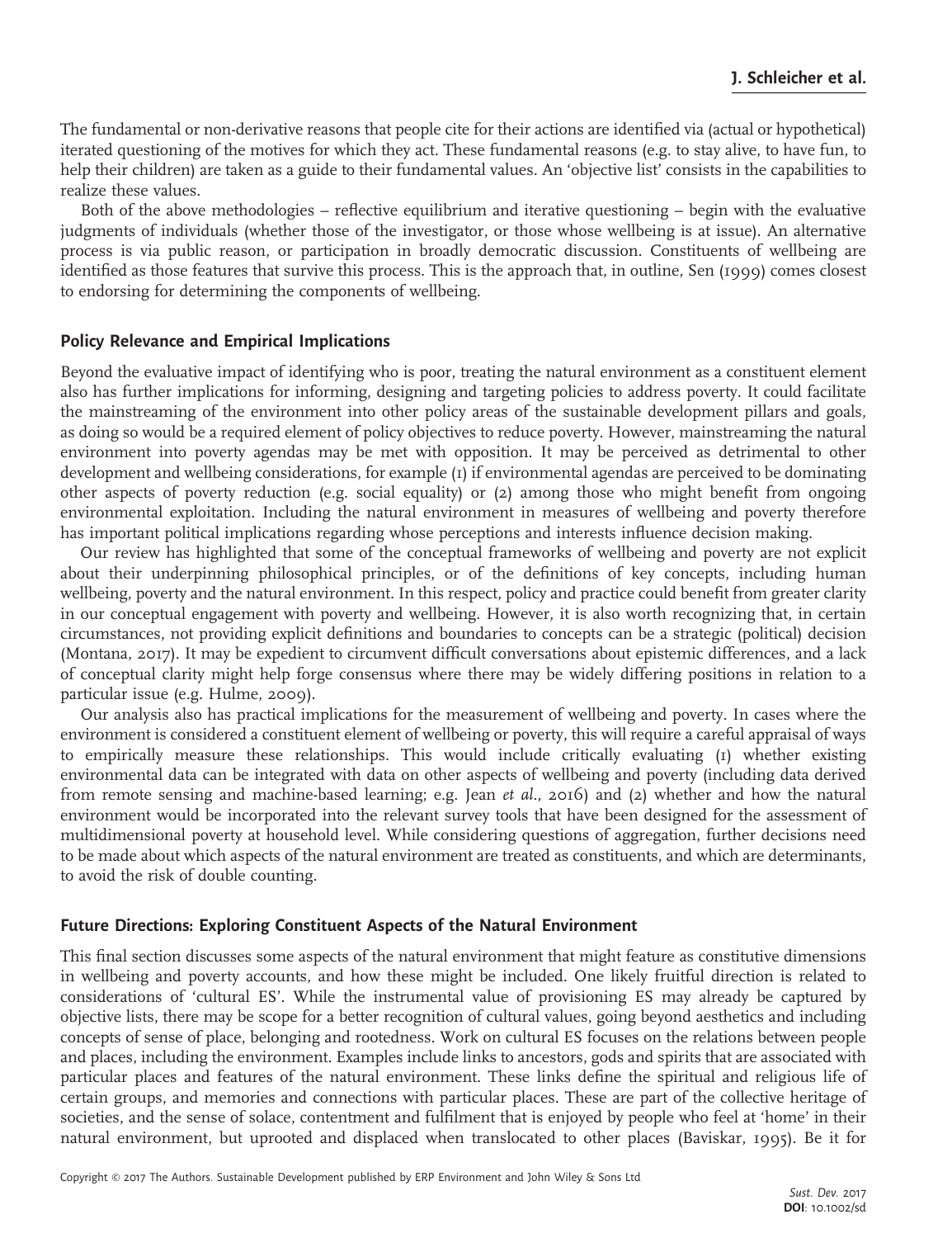cultural, recreational or other reasons, having access to green and natural spaces might therefore be an important constitutive element of wellbeing for some people (Cloutier and Pfeiffer, 2015).

Another avenue is the ways in which exposure to nature creates a sense of physical (in)security, which may be fundamentally constitutive of the individual or collective self. Natural hazards are usually beyond the control of individuals, and greater attention to vulnerability, insecurity and adaptive capacity may be a useful starting point in defining an environment-related dimension of poverty (Sumner and Mallett, 2013). The perpetual sense of environmental insecurity due to exposure to the forces of nature, and the adaptive measures that human societies might adopt in response to such perennial danger, are themselves constitutive of a contemporary 'risk society' (Slovic, 2010). These shape the human experience in important ways. For those who are exposed to environmental vulnerability, inclusion of this dimension might be a very important aspect of their own perceptions of wellbeing. However, it is worth recognizing that this dimension of the environment might be important for very particular groups of people, in particular places, but less applicable in other contexts.

Among the existing philosophical approaches and frameworks we have reviewed here, the Capabilities Approach (Sen, 1999) and other objective list theories offer one avenue for developing wellbeing concepts that are inclusive of the environment as a constituent factor. This would complement the existing ways in which the Capabilities Approach currently addresses the environment. For instance, both Nussbaum (2000) and Alkire (2002) put forward itemized objective lists based on the Capabilities Approach, which refer explicitly to the natural environment. Alkire (2002) includes the beauty of the environment, alluding mainly to aesthetic considerations that enhance wellbeing. Nussbaum's list of central capabilities includes the capability to engage with the natural environment and other species. However, some debate exists around whether this emphasizes the instrumental value of nature for determining human flourishing (Deneulin, 2014) or covers various people–nature relationships as a constituent aspect of wellbeing (Walker, 2011). It is worth exploring further to expand how the environment features in wellbeing accounts within the Capabilities Approach.

#### Conclusion

The relationships between the natural environment and human wellbeing and poverty are complex and multifaceted. This paper explores whether the natural environment should be included in multidimensional accounts of poverty and wellbeing. In particular, we have drawn on philosophical accounts and conceptual frameworks to elaborate on both the rationale for, and the implications of, treating the natural environment as a 'constituent' element as opposed to a 'determinant' of wellbeing and poverty concepts. We argue that focussing only on the determinant role of the environment misses the opportunity for a more fundamental consideration of the natural environment as a constituent of wellbeing and poverty. Neglecting these environmental dimensions risks missing some critical elements of how some people understand and experience poverty and wellbeing. We therefore argue for developing an expanded account of wellbeing and poverty that allows for including environmental dimensions, which are currently missing from existing approaches.

Operationalizing these ideas will require more detailed engagement with the specificities of people and places to determine what aspects of the environment are most relevant and for whom, while being cognisant of the potential political and distributional implications for different groups of people. We suggest that this should involve talking to people whose wellbeing is at issue, about their understanding and experience of wellbeing and poverty, to give them a voice in the discussion and to ensure that any expanded account of wellbeing and poverty is grounded in local realities, rather than being externally defined. At the same time, in the context of the SDGs and public policies more broadly, engaging directly with national statistics offices and other relevant organizations is important to determine national priorities, identify relevant national datasets and monitoring systems (Schoenaker et al., 2015), and determine where new data collection efforts are needed to better reflect the diverse ways in which the environment contributes to wellbeing and poverty.

Developing such an expanded approach has the potential to inform a new generation of individual level wellbeing and poverty indicators, creating measures of multidimensional poverty that reflect the broadened scope of the SDGs. It would provide national governments with an option to include the natural environment when reporting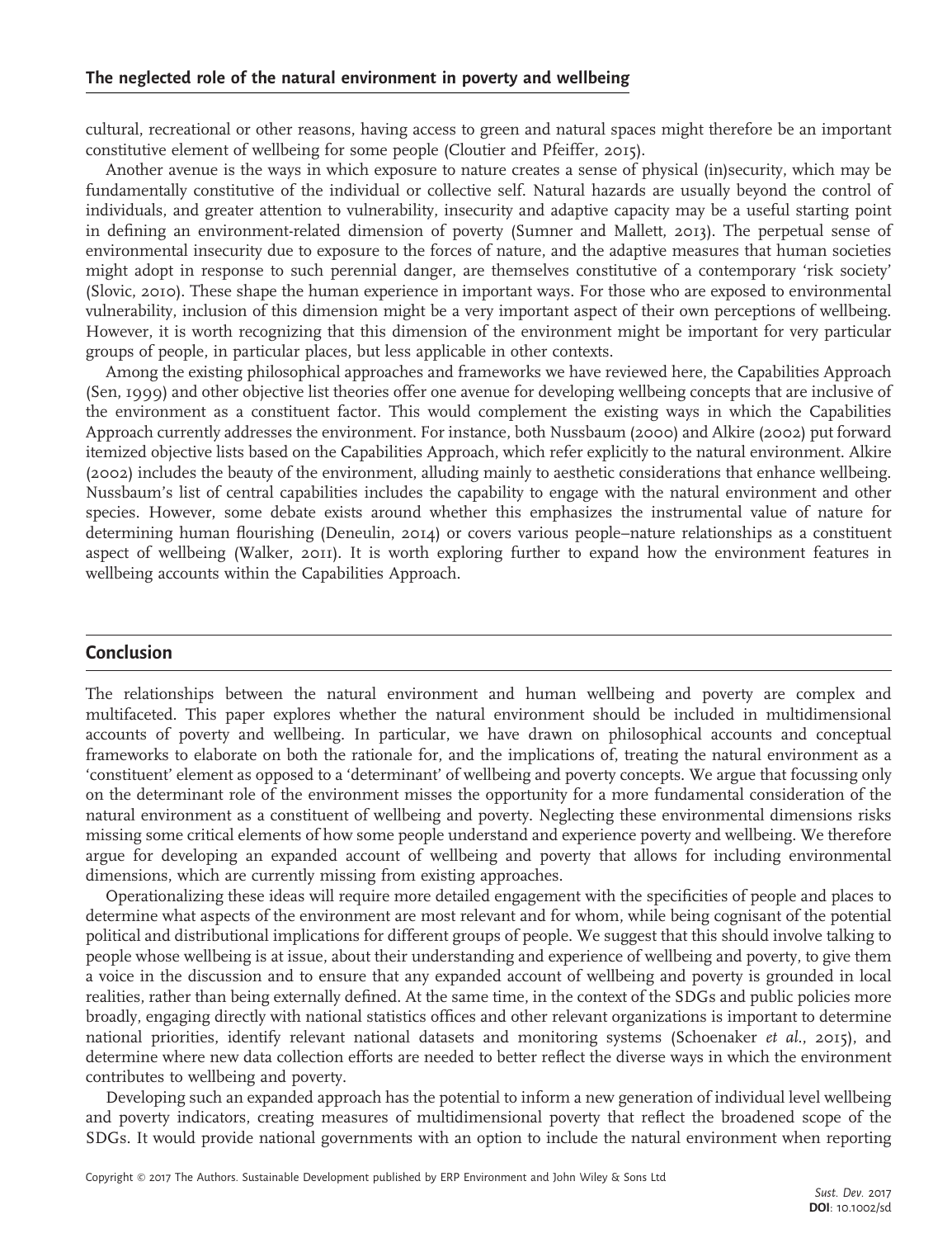on progress against one core focus of the SDGs, on eradicating poverty in all its forms (SDG 1). To facilitate this process, we suggest to (1) determine whether and what specific aspects of the environment are constitutive of wellbeing and poverty in different contexts, including the environmental aspects we have outlined, namely cultural ES, access to natural spaces, and resilience and vulnerability to natural hazards, (2) develop qualitative and quantitative indicators that capture these environmental dimensions, (3) develop methods for integrating spatially explicit environmental data with other datasets into multidimensional indices of poverty and wellbeing and (4) identify what relevant environmental data already exist at national, regional and global levels among the multitude of existing monitoring systems, to ease reporting at country and global scales. These are important considerations if the aspirations that have been articulated in the SDGs are to be taken seriously. This broader consideration of the environment in shaping wellbeing and poverty is a step towards a more holistic assessment of our collective progress towards these ambitious global goals and the potential for a more sustainable development.

#### Acknowledgments

We thank workshop participants, Simon Beard and two anonymous reviewers for their comments on an earlier draft of this paper, and the Political Ecology Research Group in the Department of Geography at the University of Cambridge for useful feedback on a presentation of this work. We further thank colleagues at Oxford Poverty and Human Development Initiative for their discussion of early ideas that fed into this research. This work, 'Ecosystem services as a missing dimension of poverty' (NE/M00760X/1), was funded with support from the Ecosystem Services for Poverty Alleviation (ESPA) programme. The ESPA programme is funded by the Department for International Development (DFID), the Economic and Social Research Council (ESRC) and the Natural Environment Research Council (NERC).

#### References

Adams WM, Aveling R, Brockington D, Dickson B, Elliott J, Hutton J, Dilys R, Vira B, Wolmer W 2004. Biodiversity conservation and the eradication of poverty. Science 306: 1146-1149.

Agarwala M et al. 2014. Assessing the relationship between human well-being and ecosystem services: a review of frameworks. Conservation and Society 12(4): 437.

Alkire S 2002. Valuing Freedom, Oxford University Press: Oxford.

Alkire S 2007. The missing dimensions of poverty data: introduction to the special issue. Oxford Development Studies 35(4): 347-359.

Anguelovski I, Martinez Alier J 2014. The 'Environmentalism of the Poor' revisited: territory and place in disconnected glocal struggles. Ecological Economics 102: 167–176.

Baviskar A 1995. In the Belly of the River: Tribal Conflicts over Development in the Narmada Valley, Oxford University Press: Delhi.

Bennett EM et al. 2015. Linking biodiversity, ecosystem services, and human well-being: three challenges for designing research for sustainability. Current Opinion in Environmental Sustainability 14: 76–85.

Bentham J 1789. An Introduction to the Principles of Morals, Athlone: London.

Bojö J, Green K, Kishore S, Pilapitiya S, Reddy RC 2004. Environment in Poverty Reduction Strategies and Poverty Reduction Support Credits, World Bank Environment Department Paper 102. World Bank: Washington, DC.

Callicott JB 1984. Non-anthropocentric value theory and environmental ethics. American Philosophical Quarterly 21(4): 299–309.

Chambers R 1997. Responsible well-being: a personal agenda for development. World Development 25(11): 1743–1754.

Chambers R., Conway G. 1991. Sustainable Rural Livelihoods: Practical Concepts for the 21st Century. IDS Discussion Paper 296. Institute of Development Studies: Brighton.

Chan KM et al. 2016. Opinion: Why protect nature? Rethinking values and the environment. Proceedings of the National Academy of Sciences 113(6): 1462–1465.

Cloutier S, Pfeiffer D 2015. Sustainability through happiness: a framework for sustainable development. Sustainable Development 23: 317-327.

Craig PP, Glasser H, Kempton W 1993. Ethics and values in environmental policy: the said and the UNCED. Environmental Values 2(2): 137–157.

Crisp R 2015. Well-being. In Zalta EN (ed.). The Stanford Encyclopaedia of Philosophy, [http://plato.stanford.edu/archives/sum2015/entries/well](http://plato.stanford.edu/archives/sum2015/entries/well-being)[being/](http://plato.stanford.edu/archives/sum2015/entries/well-being) [12 September 2016].

Cummins RA 1996. The domains of life satisfaction: an attempt to order chaos. Social Indicators Research 38(3): 303–328.

Daniels N 1979. Wide reflective equilibrium and theory acceptance in ethics. Journal of Philosophy 76(5): 256–282.

Dasgupta P 2001. Constituents and determinants of well-being. In Dasgupta P (ed.). Human Well-Being and the Natural Environment, Oxford University Press: Oxford.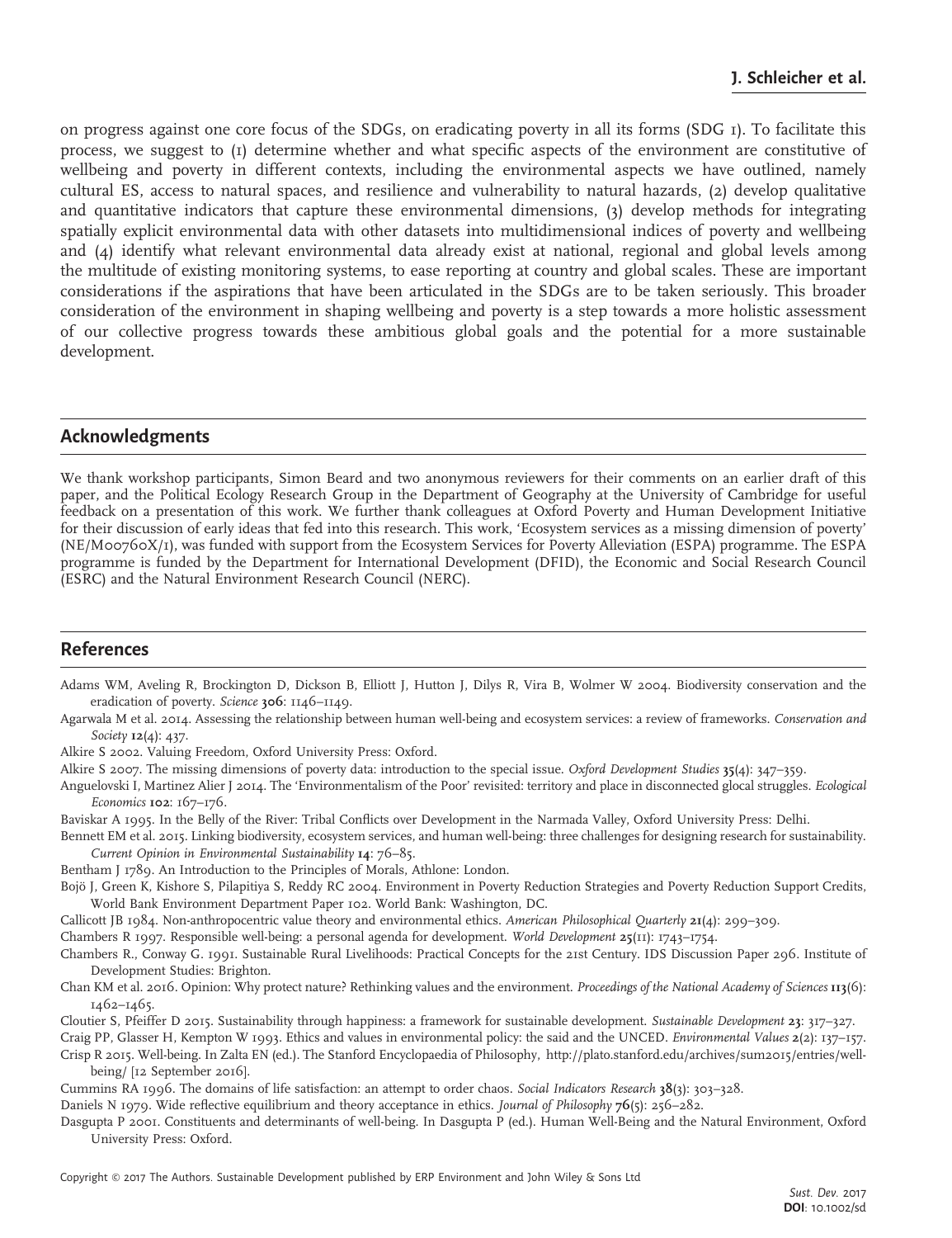Daw T et al. 2016. Elasticity in ecosystem services: exploring the variable relationship between ecosystems and human well-being. Ecology and Society  $2I(2)$ : II.

Deneulin S 2002. Perfectionism, paternalism and liberalism in Sen and Nussbaum's capability approach. Review of Political Economy 14(4): 497–518.

Deneulin S 2014. Wellbeing, Justice and Development Ethics, Routledge: Abington; 37.

Deneulin S, McGregor JA 2010. The capability approach and the politics of a social conception of wellbeing. European Journal of Social Theory 13(4): 501–519.

Díaz S et al. 2015a. The IPBES Conceptual Framework – connecting nature and people. Current Opinion in Environmental Sustainability 14: 1-16.

Díaz S, Demissew S, Joly C, Lonsdale WM, Larigauderie A 2015b. A Rosetta Stone for nature's benefits to people. PLoS Biology 13(1): e1002040. Dolan P, Metcalfe R 2012. Measuring subjective wellbeing: recommendations on measures for use by national governments. Journal of Social

Policy  $4I(2)$ :  $409-427$ .

Dolan P, Peasgood T, White M 2006. Review of Research on the Influences on Personal Well-Being and Application to Policy Making, DEFRA: London.

Dunlap RE, Catton WR 1983. What environmental sociologists have in common (whether concerned with 'built' or 'natural' environments). Sociological Inquiry 53: 113-135.

Duraiappah AK 2004. Exploring the Links: Human Well-Being, Poverty and Ecosystem Services, United Nations Environment Programme (UNEP)– International Institute for Sustainable Development (IISD): Nairobi and Winnipeg.

Fisher JA et al. 2013. Strengthening conceptual foundations: analysing frameworks for ecosystem services and poverty alleviation research. Global Environmental Change 23(5): 1098-1111.

Gough I, McGregor JA (Eds) 2007. Wellbeing in Developing Countries: from Theory to Research, Cambridge University Press: Cambridge. Gowans CW 2003. Buddhist Well-Being, Fordham University: New York.

Griffin J 1986. Well-Being: Its Meaning, Measurement, and Moral Importance, Clarendon: Oxford.

Gudynas E 2009. La ecología política del giro biocéntrico en la nueva Constitución de Ecuador [The political ecology of the biocentric turn in Ecuador's new constitution]. Revista de Estudios Sociales 32: 34–47.

Hedlund-de Witt A 2012. Exploring worldviews and their relationships to sustainable lifestyles: towards a new conceptual and methodological approach. Ecological Economics 84: 74–83.

Hedlund-de Witt A, de Boer J, Boersema JJ 2014. Exploring inner and outer worlds: a quantitative study of worldviews, environmental attitudes, and sustainable lifestyles. Journal of Environmental Psychology 37: 40–54.

Helne T, Hirvilammi T 2015. Wellbeing and sustainability: a relational approach. Sustainable Development 23: 167-175.

Hill T Jr 1983. Ideals of human excellence and preserving natural environments. Environmental Ethics 5(3): 211-224.

Hill T Jr 2006. Finding value in nature. Environmental Values 15(3): 331-341.

Hopwood B, Mellor M, O'Brien G 2005. Sustainable development: mapping different approaches. Sustainable Development 13: 38-52.

- Howe C, Suich H, Vira B, Mace G 2014. Creating win–wins from trade-offs? Ecosystem services for human well-being: a meta-analysis of ecosystem service trade-offs and synergies in the real world. Global Environmental Change 28: 263–275.
- Hulme M 2009. Why we Disagree about Climate Change, Cambridge University Press: Cambridge.

Jean N, Burke M, Xie M, Davis WM, Lobell DB, Ermon S 2016. Combining satellite imagery and machine learning to predict poverty. Science 353 (6301): 790–794.

King MF, Renó VF, Novo EM 2014. The concept, dimensions and methods of assessment of human well-being within a socioecological context: a literature review. Social Indicators Research 116(3): 681-698.

Langton R 2007. Objective and unconditioned value. Philosophical Review  $116(2)$ : 157-185.

Larson S, De Freitas DM, Hicks CC 2013. Sense of place as a determinant of people's attitudes towards the environment: Implications for natural resources management and planning in the Great Barrier Reef, Australia. Journal of Environmental Management 117: 226–234.

Leach M, Mearns R, Scoones I 1999. Environmental entitlements: dynamics and institutions in community-based natural resource management. World Development 27(2): 225–247.

Leach M, Scoones I 2013. Carbon forestry in West Africa: the politics of models, measures and verification processes. Global Environmental Change 23(5): 957-967.

Le Blanc D 2015. Towards integration at last? The sustainable development goals as a network of targets. Sustainable Development 23: 176–187.

Le Grange L 2012. Ubuntu, ukama and the healing of nature, self and society. Educational Philosophy and Theory 44: 56–67.

Mace GM 2014. Whose conservation? Science 345: 1558-1560.

McGregor JA, Sumner A 2010. Beyond business as usual: what might 3-D wellbeing contribute to MDG momentum? IDS Bulletin 41(1): 104–112. Mebratu D 1998. Sustainability and sustainable development: historical and conceptual review. Environmental Impact Assessment Review 18: 493–520.

Millennium Ecosystem Assessment (MA) 2003. Ecosystems and Human Well-Being: a Framework for Assessment, Island: Washington, DC. Millennium Ecosystem Assessment (MA) 2005. Ecosystems and Human Well-Being. Vol. 5, Island: Washington, DC.

Milner-Gulland EJ et al. 2014. Accounting for the impact of conservation on human well-being. Conservation Biology 28(5): 1160-1166.

Misturelli F, Heffernan C 2011. The language of poverty: an exploration of the narratives of the poor. Sustainable Development 19: 206–222. Montana J 2017. The Constitution of Expert Authority: the Organisation of Knowledge Practices for Biodiversity in IPBES. PhD Thesis.,

University of Cambridge: Cambridge; 103.

Narayan D, Chambers R, Shah M, Petesch P 1999. Global Synthesis: Consultation with the Poor, World Bank Publications: Washington, DC. Narayan D, Chambers R, Shah M, Petesch P 2000. Crying Out for Change: Voices of the Poor, World Bank Publications: Washington, DC. Nunan F 2015. Understanding Poverty and the Environment: Analytical Frameworks and Approaches, Routledge: London.